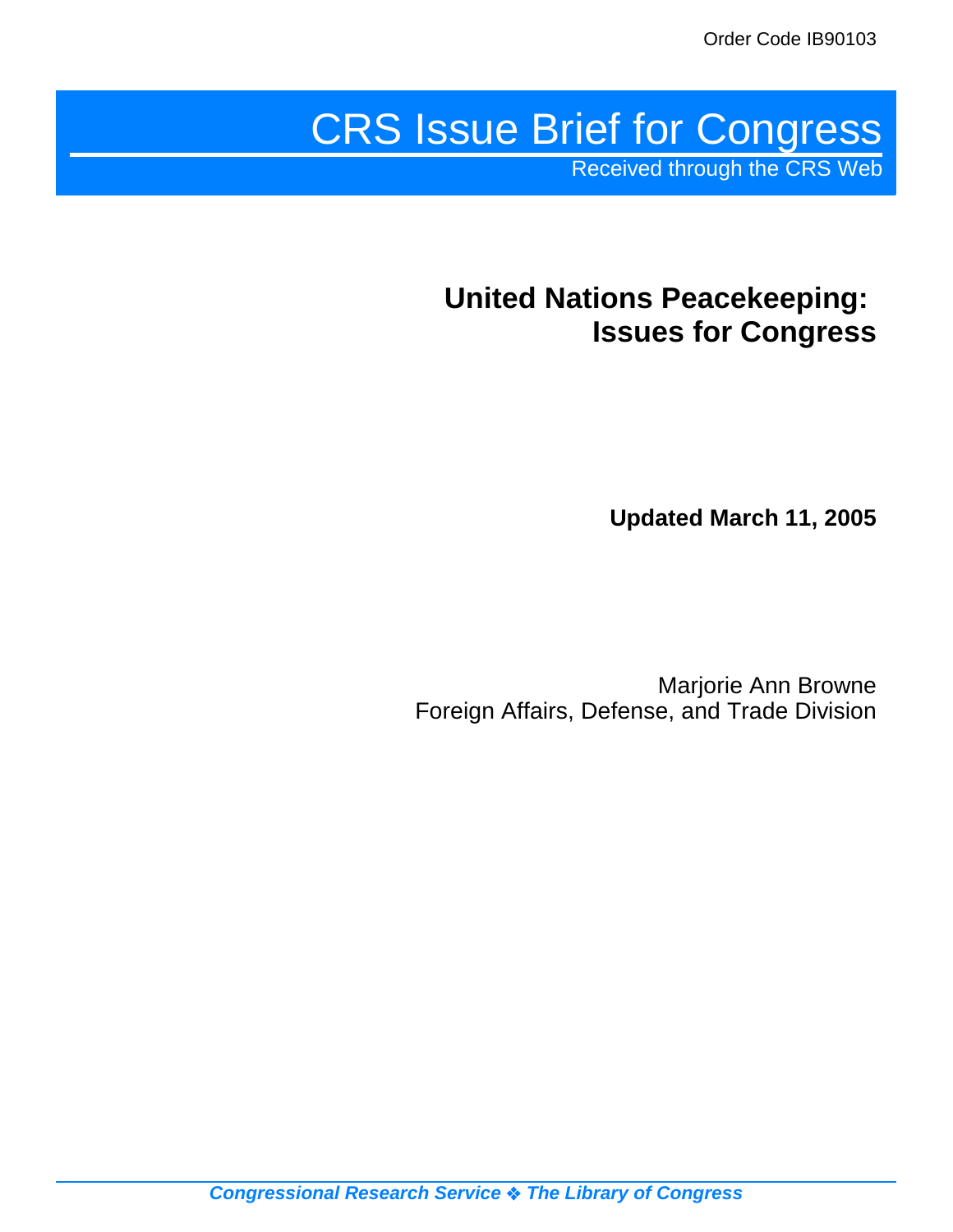### **CONTENTS**

**SUMMARY** 

MOST RECENT DEVELOPMENTS

BACKGROUND AND ANALYSIS

Current Funding Situation

Basic Information Other Peacekeeping Issues A Peacekeeping Response to International Humanitarian Distress The Role of U.N. Peacekeeping in Monitoring Elections U.S. Financing for U.N. Peacekeeping

Proposals for Strengthening U.N. Peacekeeping

The United States and Peacekeeping Proposals

Congressional Perspectives: 1991-2003

**LEGISLATION**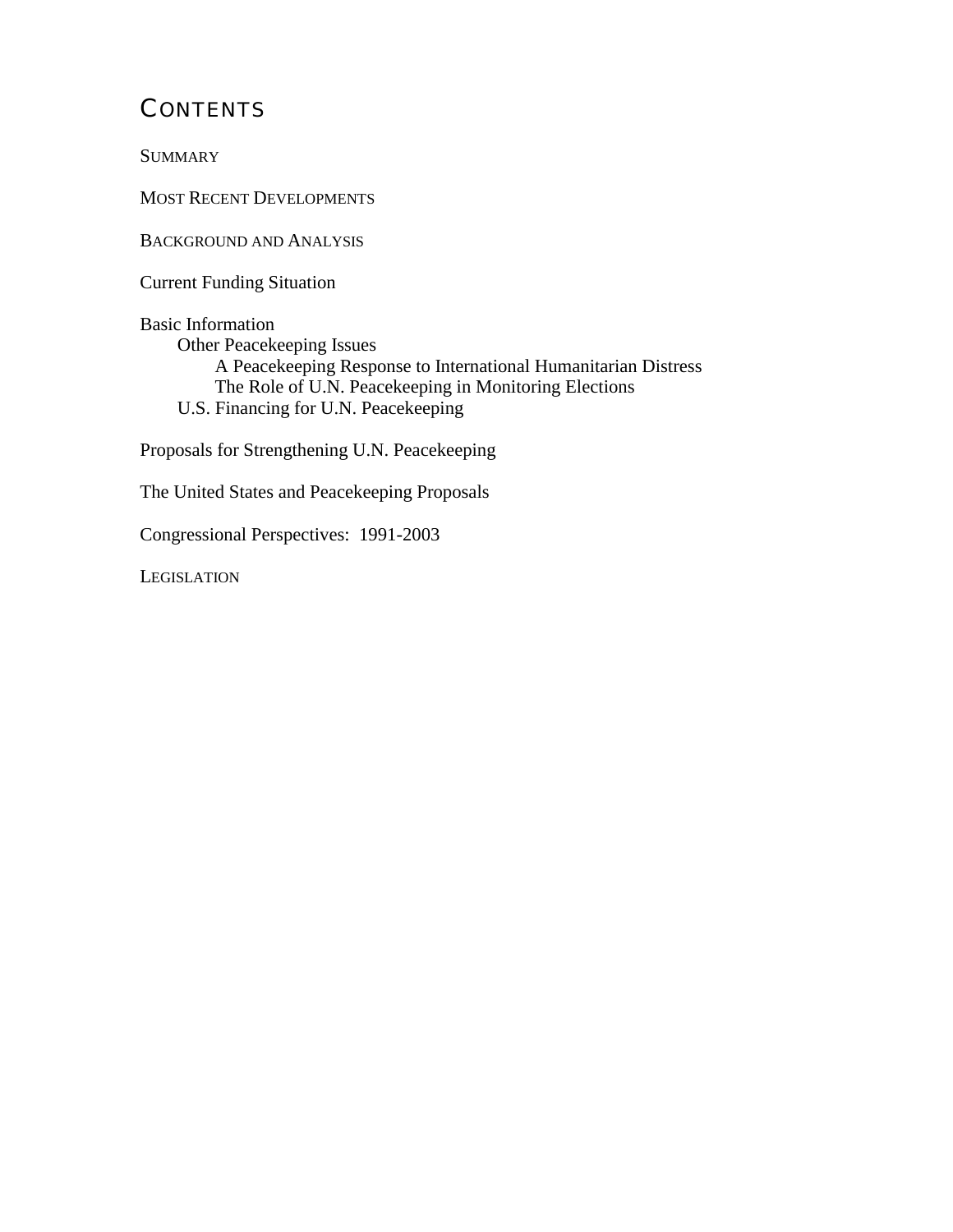#### United Nations Peacekeeping: Issues for Congress

#### **SUMMARY**

A major issue facing the United Nations, the United States, and Congress concerning United Nations peacekeeping is the extent to which the United Nations has the capacity to restore or keep the peace in the changing world environment. Associated with this issue is the expressed need for a reliable source of funding and other resources for peacekeeping and improved efficiencies of operation.

For the United States, major congressional considerations on U.N. peacekeeping stem from executive branch commitments made in the U.N. Security Council. The concern with these commitments, made through votes in the Council, is the extent to which they bind the United States, both militarily and financially, to fund and to participate in some way in an operation. This includes placing U.S. military personnel under the control of foreign commanders.

Since 1948, the United Nations (U.N.) has launched 59 peacekeeping operations, of which 16 are currently active. U.N. estimated peacekeeping expenditures went down from\$3.4 billion in calendar year 1995 to \$1.2 billion in 1997. Ongoing U.N. peacekeeping expenditures were estimated at \$2.2 billion for the year starting on July 1, 2000, and \$2.63 billion for the year starting on July 1, 2002. U.S. payments in calendar year 2000 were \$518.6 million and \$1.3 billion in CY2001.

Peacekeeping has come to constitute more than just the placement of military forces into a cease-fire situation with the consent of all the parties. Military peacekeepers may be disarming or seizing weapons, aggressively

protecting humanitarian assistance, and clearing land mines. Peacekeeping operations also now involve more non-military tasks such as maintaining law and order (police), election monitoring, and human rights monitoring.

Proposals for strengthening U.N. peacekeeping and other aspects of U.N. peace and security capacities have been adopted in the United Nations, by the Clinton Administration, and by Congress. They are being implemented. Most authorities have agreed that if the United Nations is to be responsive to post-Cold War world challenges, both U.N. members and the appropriate U.N. organs will have to continue to improve U.N. structures and procedures in the peace and security area.

On February 7, 2005, President Bush requested \$1,035,500,000 for FY2006 assessed accounts and \$195.8 million to fund U.S. assistance to international peacekeeping efforts of special concern. On December 8, 2004, President Bush had signed the Consolidated Appropriations Act, 2005 (P.L. 108- 447, H.R. 4818) that provided \$490 million (of \$650 million requested) for peacekeeping assessments and \$104 million (as requested) to fund international peacekeeping efforts of special concern. On February 14, 2005, the President requested FY2005 supplemental funding that included \$780 million for CIPA and \$210 million for PKO. Issues for the  $109<sup>th</sup>$  Congress include whether the over \$1 billion request for CIPA will survive Congress' scrutiny, especially in view of numerous accountability and other problems currently facing the United Nations, including accusations of sexual misbehavior by U.N. peacekeepers.

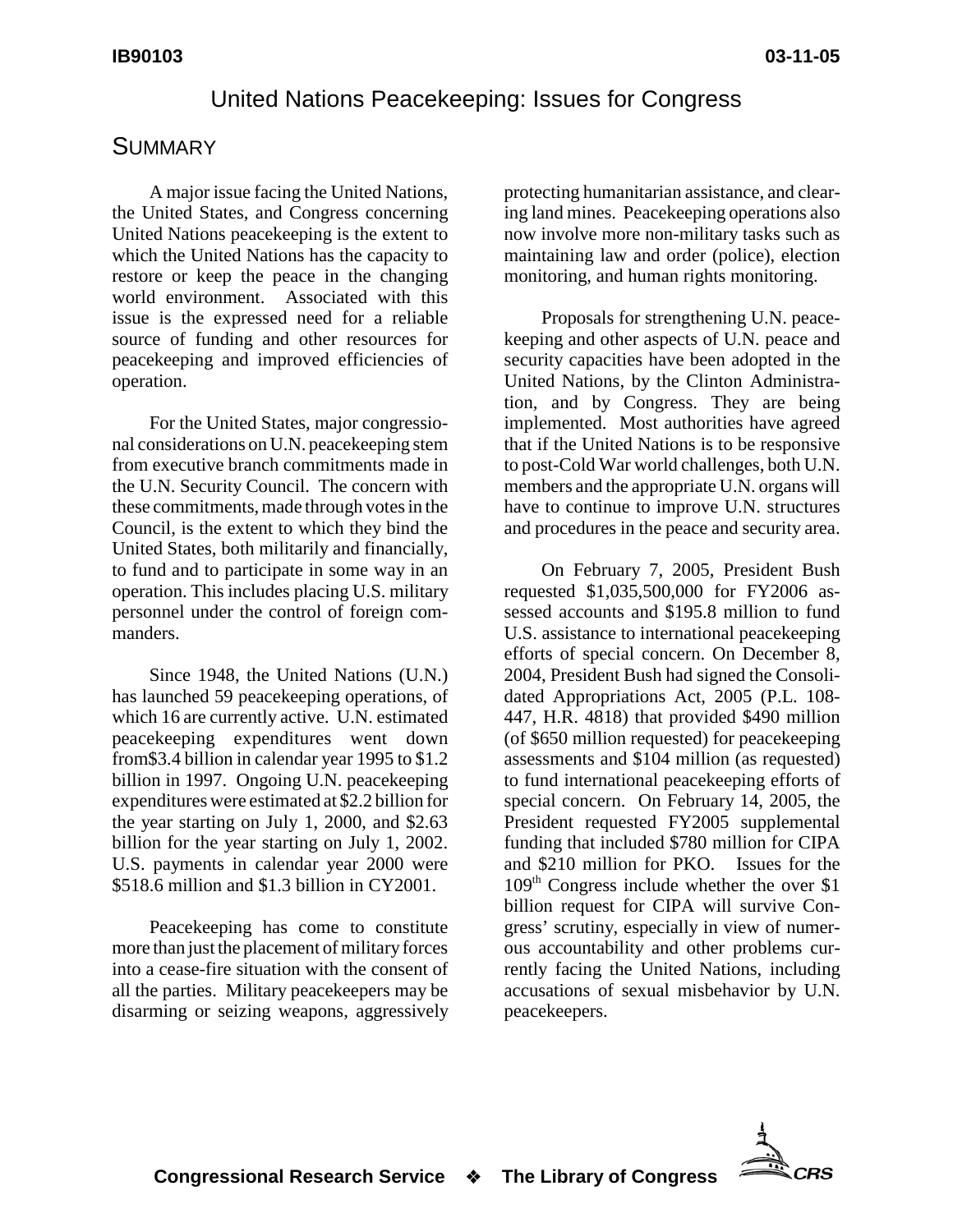#### MOST RECENT DEVELOPMENTS

On February 7, 2005, President Bush requested for FY2006, \$1,035,500,000 to fund U.S. assessed contributions to U.N. peacekeeping operations (CIPA) and \$195.8 million for the Peacekeeping Operations (PKO) account. On March 8, 2005, the House Appropriations Committee ordered reported the President's February 15, FY2005 supplemental request, reducing \$780 million requested for CIPA to \$580 million and \$210 million requested for PKO to \$10 million.

#### BACKGROUND AND ANALYSIS

The role of the United Nations in facilitating dispute settlement and establishing peacekeeping operations to monitor cease-fires and participate in other duties as assigned by the U.N. Security Council increased markedly in the late 1980s. Between April 1988 and April 1994, a total of 20 peacekeeping operations were set up, involving 16 different situations. Since May 1994, however, the pace of Council creation of new U.N. controlled peacekeeping operations dropped noticeably. This occurred as a result of the U.S. decision, in Presidential Decision Directive 25 (PDD 25), signed May 1994, to follow strict criteria for determining its support for an operation. (See text at [http://www.fas.org/irp/offdocs/ pdd25.htm]). This U.S. decision was accompanied by a Security Council statement adopting similar criteria.

If the situations at the start of 1988 and more recent years are compared, the following picture emerges:

- When 1988 started, only five U.N. peacekeeping operations existed, with four in the Middle East region. At the end of 2004, the U.N. supported 16 operations worldwide.
- When 1988 started, the annual estimated U.N. peacekeeping cost was \$268.2 million; the calendar year (CY) 1994 estimate was \$3.5 billion; \$3.4 billion in CY1995; \$1.5 billion for CY1996; \$1.2 billion for CY1997; \$907 million in CY1998; and \$1.1 billion in CY1999.
- U.S. contributions for assessed peacekeeping accounts in 1988 totaled \$36.7 million. Actual CY1994 U.S. payments to U.N. peacekeeping accounts were \$991.4 million; \$359 million in CY1996; \$518.6 million in CY2000; \$1.3 billion (included arrears payments) in CY2001; and \$703.4 million in CY2003.
- When 1988 started, the U.S. military participated, as observers, in one U.N. operation, the U.N. Truce Supervision Organization in Palestine (36 officers). As of December 31, 1995, a total of 2,851 U.S. military personnel served under U.N. control in 7 operations. As of December 31, 2003, 518 U.S. personnel served in 7 operations and as of the end of 2004, 429 U.S. personnel served in 7 operations.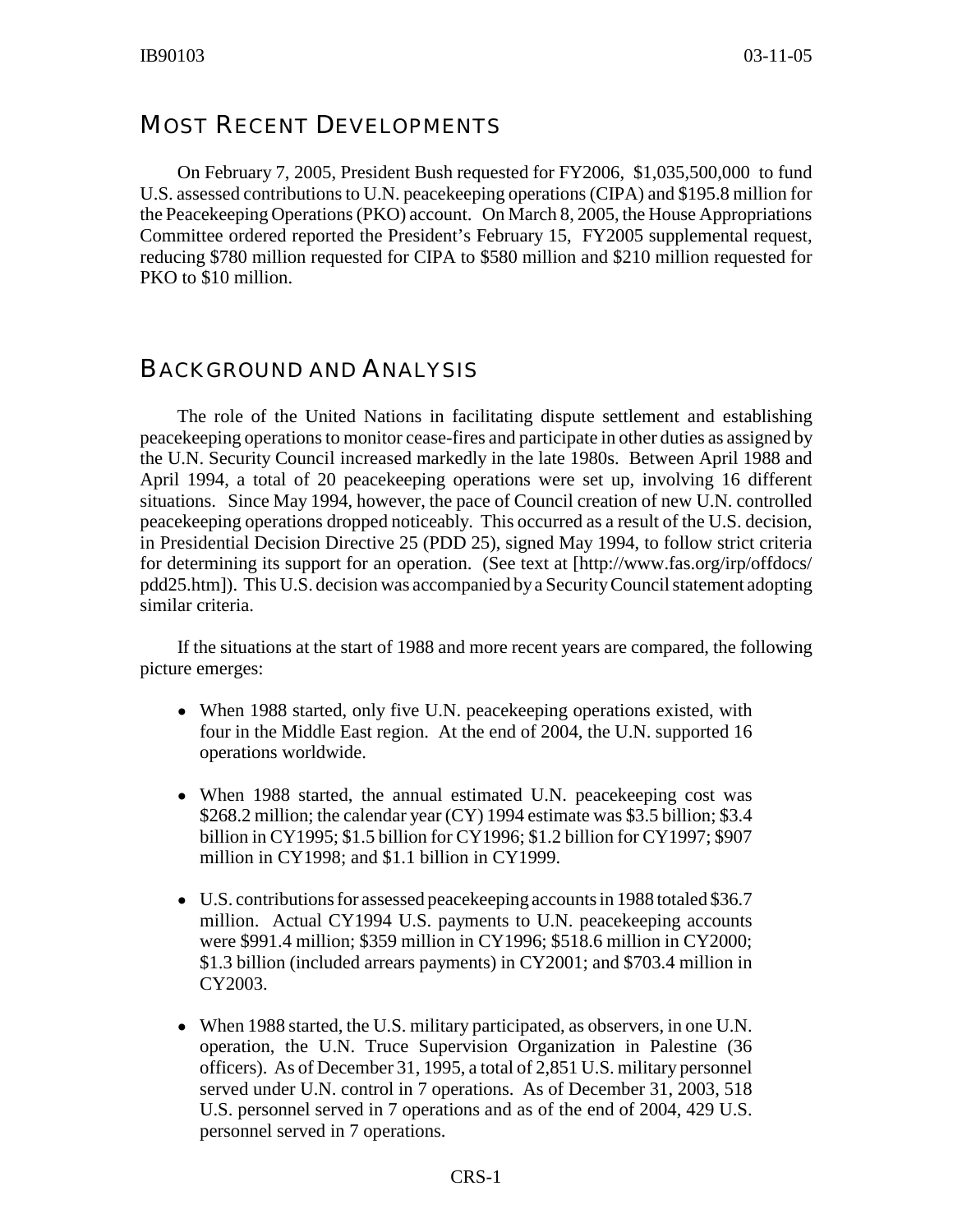#### **Current Funding Situation**

On February 7, 2005, the Bush Administration requested, in its FY2006 budget, \$1,035,500,000 to pay U.S. assessed contributions to U.N. peacekeeping accounts in the State Department's Contributions to International Peacekeeping Activities (CIPA) account. The CIPA request contained \$31.769 million for the two war crimes tribunals (Yugoslavia and Rwanda) that are not peacekeeping operations. President Bush also requested \$195.8 million in voluntary contributions for the FY2006 Peacekeeping Operations (PKO) account under the Foreign Operations Act. This account would finance the U.S. contribution to the Multilateral Force and Observers in the Sinai (MFO), a non-U.N. peacekeeping operation, and U.S. support of regional and international peacekeeping efforts in Africa, Asia, and Europe.

On February 14, 2005, President Bush sent to Congress a FY2005 supplemental appropriations request that included \$780 million for CIPA and \$210 million for PKO, both to remain available until September 30, 2006. The CIPA funds were intended to fund assessed costs of U.N. peacekeeping missions in Sudan/Darfur, Cote d'Ivoire, Haiti, and Burundi, and an expanded mission in Congo. In addition, up to \$55 million may be made available to support an assessed or voluntary U.S. contribution to a Sudan war crimes tribunal. The PKO funds were to help countries with troops in Iraq and Afghanistan meet associated defense costs and to assist security sector reform efforts in southern Sudan.

FY1997-FY2001 U.N. peacekeeping requests were at an assessment level of 25%, per Section 404 (b)(2), P.L. 103-236, rather than at the level assessed by the United Nations. The scale of assessments for U.N. peacekeeping is based on a modification of the U.N. regular budget scale, with the five permanent U.N. Security Council members assessed at a higher level than for the regular budget. Since 1992, U.S. policy was to seek a U.N. General Assembly reduction of the U.S. peacekeeping assessment to 25%, meaning an increase of other countries' assessments. Since October 1, 1995, by congressional requirement, U.S. peacekeeping payments had been limited to 25%. This limit, or cap, on U.S. payments added to U.S. arrearages for peacekeeping.

| Year | <b>U.N. Assessment</b> | Recognized by U.S.         | Year | <b>U.N. Assessment</b> | <b>Recognized by</b><br>U.S. |
|------|------------------------|----------------------------|------|------------------------|------------------------------|
| 1992 | 30.387% (30.4%)        | 30.4%                      | 1999 | 30.3648% (30.4%)       | 25%                          |
| 1993 | 31.739% (31.7%)        | 30.4%                      | 2000 | 30.2816\% (30.3\%)     | 25%                          |
| 1994 | 31.735% (31.7%)        | 30.4%                      | 2001 | 28.134% (28.13%)       | 25% // 28.15%                |
| 1995 | 31.151% (31.2%)        | 30.4%; 25% since<br>Oct. 1 | 2002 | 27.3477% (27.35%)      | 27.90%                       |
| 1996 | 30.9652% (30.9%)       | 25%                        | 2003 | 26.927% (26.93%)       | 27.40%                       |
| 1997 | 30.862% (30.9%)        | 25%                        | 2004 | 26.690% (26.69%)       | 27.40%                       |
| 1998 | 30.5324% (30.5%)       | 25%                        |      |                        |                              |

**Table 1. U.N. Peacekeeping Assessment Levels for the United States, CY1992-2004**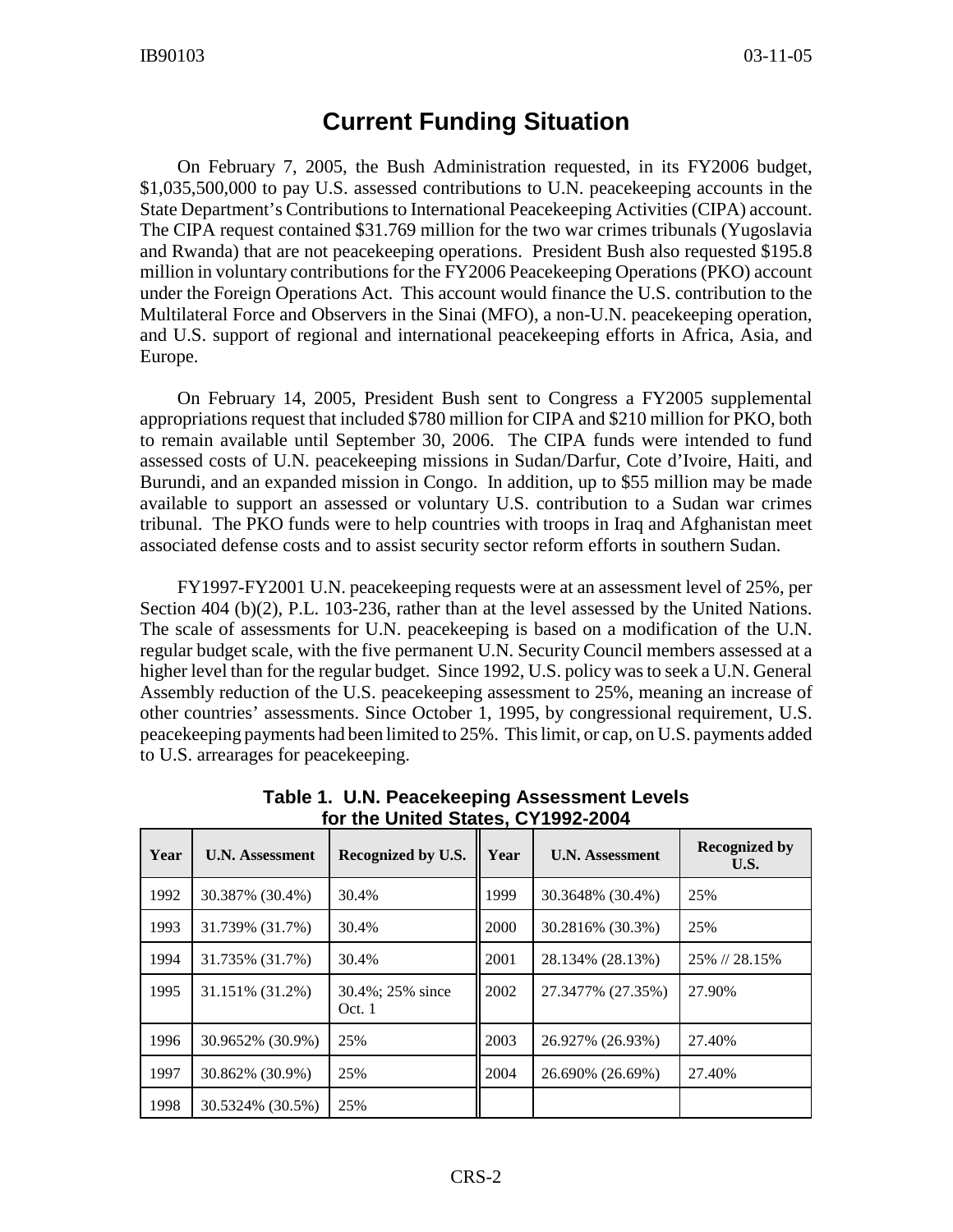In late December 2000, the U.N. General Assembly reduced the U.S. regular budget assessment level to 22%, effective January 1, 2001, and, in effect, reduced the U.S. assessment for peacekeeping contributions progressively to 25% by 2004 or 2005. In response, Congress passed S. 248 (signed, October 5, 2001, P.L. 107-46), which amended the 1999 enacted legislation authorizing payment of U.S. arrears on its contributions to the United Nations, once certain conditions had been met. One of the conditions required Assembly reduction of the U.S. peacekeeping assessment level to 25%. S. 248 changed that condition figure to 28.15%. In 2002 (Sec. 402, P.L. 107-228), Congress raised the 25% cap for peacekeeping payments that had been set by P.L. 103-236 to a range of 28.15% for CY2001 through 27.4% for CY2003 and CY2004. (Table 1 under "Recognized by U.S." reflects these changes.) This would enable current U.S. peacekeeping assessments to be paid in full.

On March 18, 2004, the Senate Foreign Relations Committee, in S. 2144, recommended that the funds requested by the President for the FY2005 CIPA and PKO accounts be authorized. The Committee also recommended a 27.4% cap on U.S. peacekeeping contributions beyond CY2004 and requested a report from the Secretary of State on the Brahimi Panel report on reform of U.N. peacekeeping capabilities.

On July 1, 2004, the House Appropriations Committee reported H.R. 4754, including the State Department Appropriations bill for FY2005, providing \$650 million, as requested, for the CIPA account. The bill does not include requested language to make a portion of appropriations under CIPA available for two fiscal years. On July 8, 2004, the House passed this bill, including the requested CIPA funds. On July 15, 2004, the House passed H.R. 4818, the Foreign Operations Appropriations Act, providing the requested \$104 million for the PKO account. On September 15, 2004, the Senate Appropriations Committee reported S. 2809, including the State Department Appropriations bill, providing \$574 million for the CIPA account and on September 16, 2004, the Committee reported S. 2812, providing the requested amount for the PKO account in Foreign Operations Appropriations. On September 23, the Senate, after incorporating S. 2812 into H.R. 4818 as an amendment, passed H.R. 4818, by voice vote. For FY2005, Congress provided \$490 million (reduced to \$483,455,832) for CIPA and \$104 million (reduced to \$103,168,000) for PKO (FY2005 Consolidated Appropriations Act, P.L. 108-447, December 8, 2004). The \$490 million was reduced to \$483,544,832 by an across-the-board cut of 0.80% and a Division B cut of 0.54%. The \$104 million for the PKO account was cut 0.80% to \$103,168,000.

Since 1997, pursuant to a provision in the State Department Appropriations Act, 1997, in P.L. 104-208 (Omnibus Consolidated Appropriations Act, 1997), Congress has required the Secretary of State to notify it 15 days before U.S. support of a U.N. Security Council resolution setting up a new or expanding a current peacekeeping operation. The notification is to include "the estimated cost and length of the mission, the vital national interest that will be served, and the planned exit strategy." A reprogramming request, indicating the source of funding for the operation, is also required. Tradition has sometimes resulted in the practice of a committee or subcommittee chairman "placing a hold" on the proposed reallocation in the reprogramming request, if it is not acceptable to him or her.

**Table 2** shows FY2003 allocations, the FY2004 request and appropriation estimates, and the FY2005 request. (**Table 4** shows FY1988-FY2004 data.)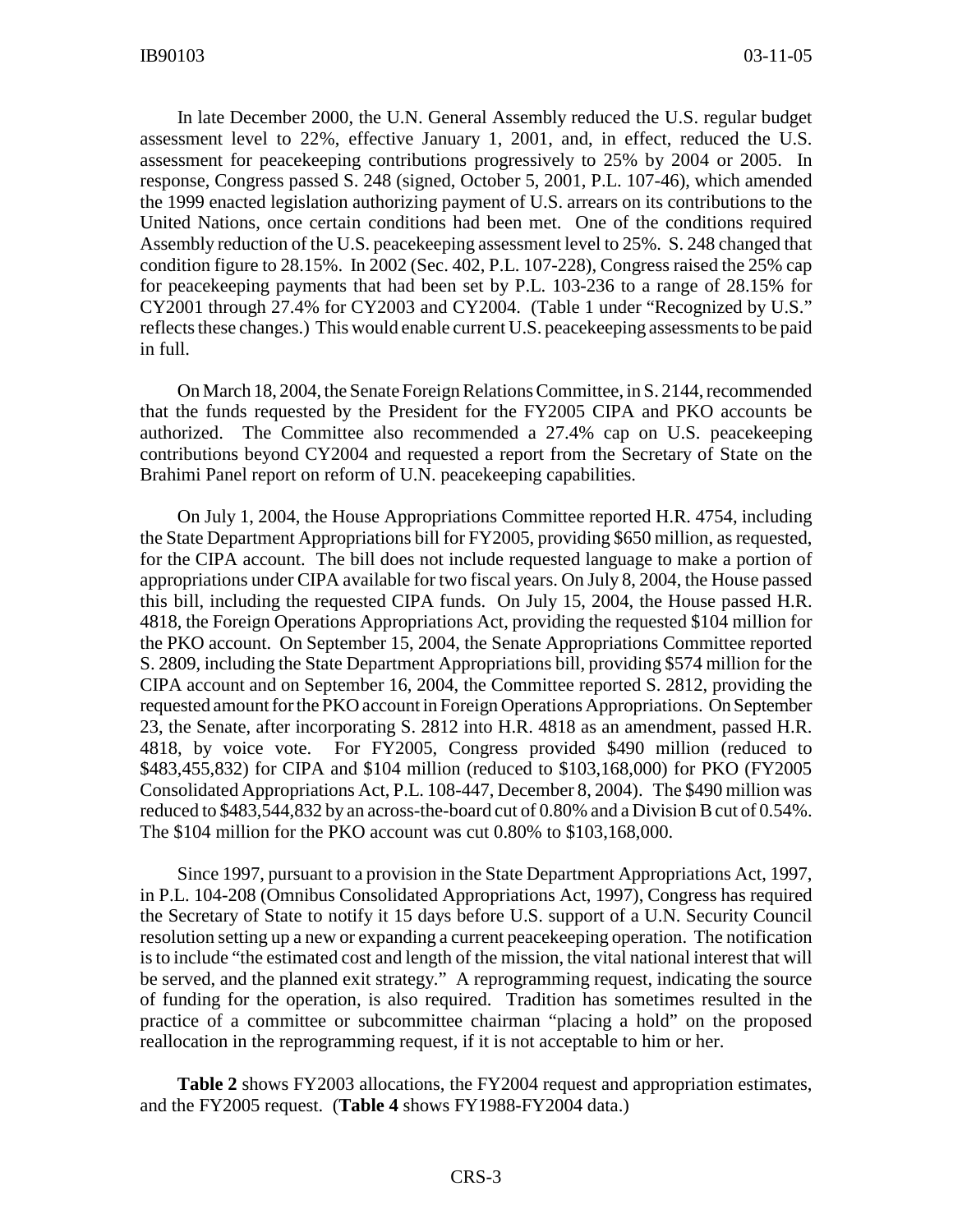| <b>Operation</b>                | <b>FY2003</b><br><b>Allocations</b> <sup>a</sup> | <b>FY2004</b><br><b>Request</b> | <b>FY2004</b><br><b>Estimates</b> <sup>b</sup> | <b>FY2005</b><br><b>Request</b> |
|---------------------------------|--------------------------------------------------|---------------------------------|------------------------------------------------|---------------------------------|
| <b>UNDOF</b>                    | 10.403                                           | 10.065                          | 11.289                                         | 10.837                          |
| <b>UNIFIL</b>                   | 22.133                                           | 30.795                          | 25.395                                         | 24.379                          |
| <b>UNIKOM</b>                   | 3.475                                            | 4.784                           | 0.000                                          | 0.000                           |
| MINURSO (W.Sahara)              | 5.385                                            | 10.785                          | 11.718                                         | 11.249                          |
| <b>UNMIK (Kosovo)</b>           | 70.927                                           | 85.225                          | 89.029                                         | 73.901                          |
| <b>UNFICYP</b> (Cyprus)         | 5.866                                            | 5.809                           | 6.670                                          | 6.403                           |
| <b>UNOMIG</b> (Georgia)         | 7.999                                            | 8.998                           | 8.665                                          | 8.318                           |
| <b>UNAMSIL</b> (Sierra Leone)   | 144.897                                          | 84.014                          | 68.773                                         | 33.011                          |
| <b>UNTAET</b> (E. Timor)        | 49.501                                           | 9.358                           | 12.064                                         | 0.000                           |
| <b>MONUC</b> (Congo)            | 158.758                                          | 210.012                         | 213.040                                        | 187.075                         |
| <b>UNMEE</b> (Ethiopia/Eritrea) | 48.941                                           | 53.504                          | 53.460                                         | 44.320                          |
| UNMIL (Liberia)                 | 0.000                                            | 0.000                           | 208.502                                        | 215.131                         |
| <b>OTHER</b>                    | $25.243^{\circ}$                                 |                                 | $50.000$ <sup>d</sup>                          |                                 |
| Subtotals                       | 553.528                                          | 513.349                         | 658.205                                        | 614.624                         |
| War crimes tribunals            | 31.233                                           | 36.851                          | 36.851                                         | 35.376                          |
| <b>TOTALS</b>                   | 635.865 <sup>e</sup>                             | 350.200                         | 695.056                                        | 650.000                         |

| Table 2. U.N. Peacekeeping-Assessed Contributions |
|---------------------------------------------------|
| FY2003 Allocations and FY2004 and FY2005 Requests |
| $\lim_{n \to \infty} 11$ and of $\mathbb{C}$      |

a. Includes \$33,466,000 that was reprogrammed to the Contributions to International Organizations account.

b. Includes \$245 million from the FY2004 Iraq and Afghanistan Reconstruction Supplemental (P.L. 108-106)

c. U.N. Strategic Deployment Stocks (SDS).

d. Reserved for new peacekeeping operation.

e. Includes addition of \$100,400,000 in FY2003 carryforward funds and the subtraction of FY2002 carryforward funds (\$46,100,000) and FY2003 recoveries (\$3,195).

#### **Basic Information**

United Nations peacekeeping might be defined as the placement of military personnel or forces in a country or countries to perform basically non-military functions in an impartial manner. These functions might include supervision of a cessation of hostilities agreement or truce, observation or presence, interposition between opposing forces as a buffer force, maintenance and patrol of a border, or removal of arms in the area. The U.N. Security Council normally establishes peacekeeping operations in keeping with certain basic principles, which include agreement and continuing support by the Security Council; agreement by the parties to the conflict and consent of the host government(s); unrestricted access and freedom of movement by the operation within the countries of operation and within the parameters of its mandate; provision of personnel on a voluntary basis by U.N. members; noninterference by the operation and its participants in the internal affairs of the host government; and avoidance of the use of armed force to carry out the mandate.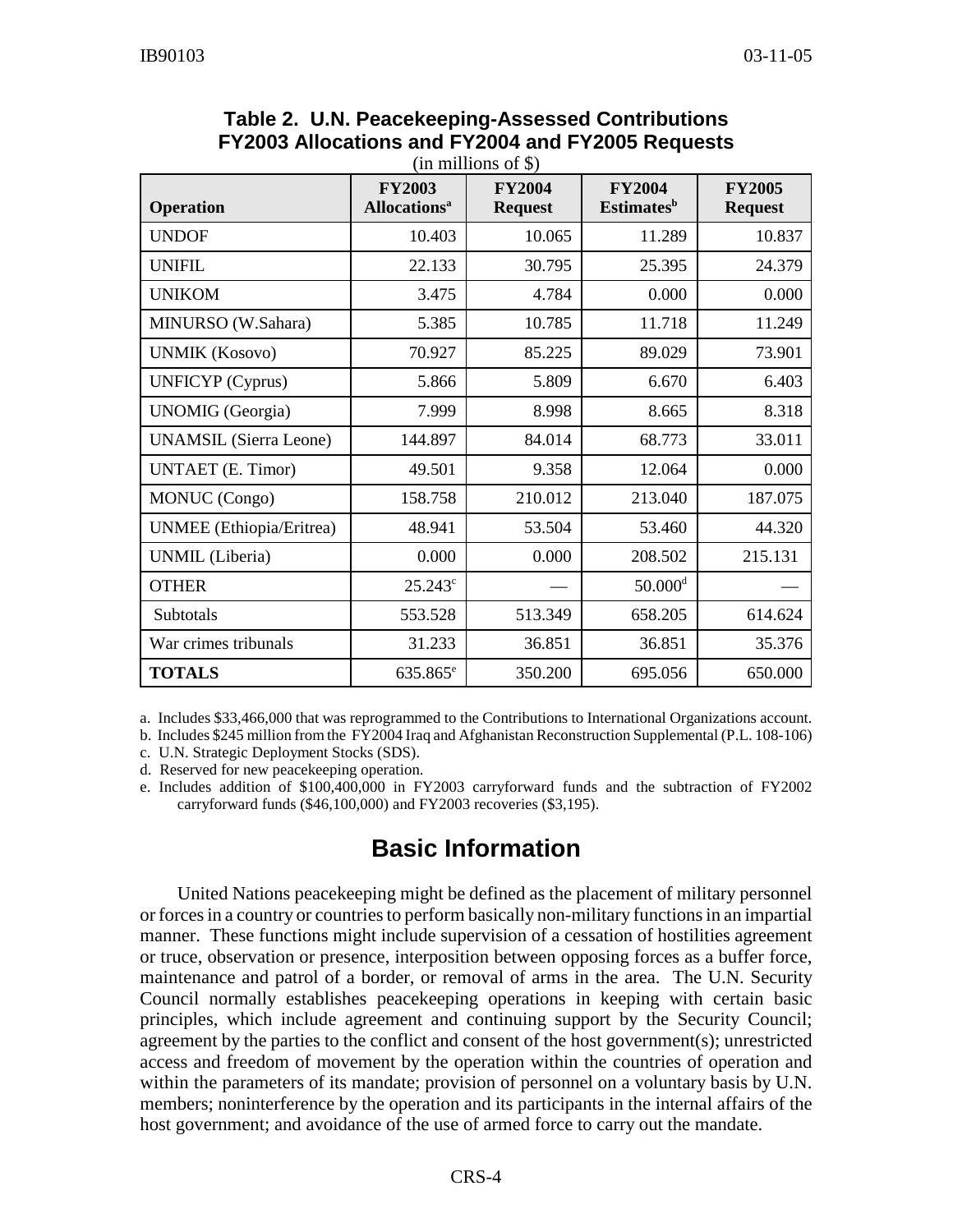Since 1948, the United Nations has established 59 peacekeeping operations, 16 of which are currently active. Between 1991 and 1998, the rate of creation of operations followed this pattern (five in 1991, four in 1992, six in 1993, two in 1994, four in 1995, three in 1996, four in 1997, and three in 1998) which shows an increase and subsequent slowdown in creation as the Council sought to ensure that peacekeeping was appropriate for the crisis. (For further data, see information in Appendix 1.)

Section 7 of the U.N. Participation Act (UNPA) of 1945, as amended (P.L. 79- 264), authorized the President to detail up to 1,000 members of the U.S. armed forces to the United Nations in a noncombatant capacity. (See CRS Report RL31120, *Peacekeeping: Military Command and Control Issues* for discussion of foreign command issues.) Over the history of the United Nations, the United States has provided various goods and services, including logistics, and has detailed its military to U.N. peacekeeping tasks, but in small numbers. Before 1990, the major U.S. provision of forces were the individual U.S. military officers participating as observers in the UNTSO. The President has also used the authority in section 628 of the Foreign Assistance Act (FAA) of 1961, to provide U.S. armed forces personnel to U.N. peacekeeping operations. Under this section, such personnel may be detailed or sent to provide "technical, scientific or professional advice or service" to any international organization.

As of January 31, 2005, an estimated 428 U.S. personnel served under U.N. control in seven operations. Other than the civilian police in UNMISET, UNMIK, MINUSTAH, and UNMIL, these were U.S. military personnel. See **Table 3**. The United States currently contracts with an outside firm to provide U.S. civilian police, either active duty on a leave of absence, former, or retired. They are hired for a year at a time and paid by the contractor. These contracts are financed from Foreign Operations Act accounts. A total of 65,050 personnel from 103 countries served in 16 U.N. peacekeeping operations.

| <b>Operation</b>            | <b>Total</b>                          |
|-----------------------------|---------------------------------------|
| <b>UNTSO</b> (Middle East)  | $3$ (obs.)                            |
| <b>UNMIK (Kosovo)</b>       | $309$ (police)                        |
| <b>UNOMIG</b> (Georgia)     | $2$ (obs.)                            |
| <b>UNMISET</b> (East Timor) | $9$ (police)                          |
| UNMIL (Liberia)             | 71 $(3 (trop), 7 (obs.), 61 (polic))$ |
| UNMEE (Ethiopia & Eritrea)  | $6$ (obs.)                            |
| MINUSTAH (Haiti)            | <b>28</b> (25 (police), 3 (troop))    |
| <b>TOTAL</b>                | 428                                   |

**Table 3. U.S. Personnel under U.N. Control**

 $(A<sub>0</sub> of **I**<sub>0</sub>)$ 

#### **Other Peacekeeping Issues**

**A Peacekeeping Response to International Humanitarian Distress.** Since 1991, internal instabilities and disasters in the Persian Gulf region and in Africa, and conditions in the former Yugoslavia have prompted demands for the use of U.N.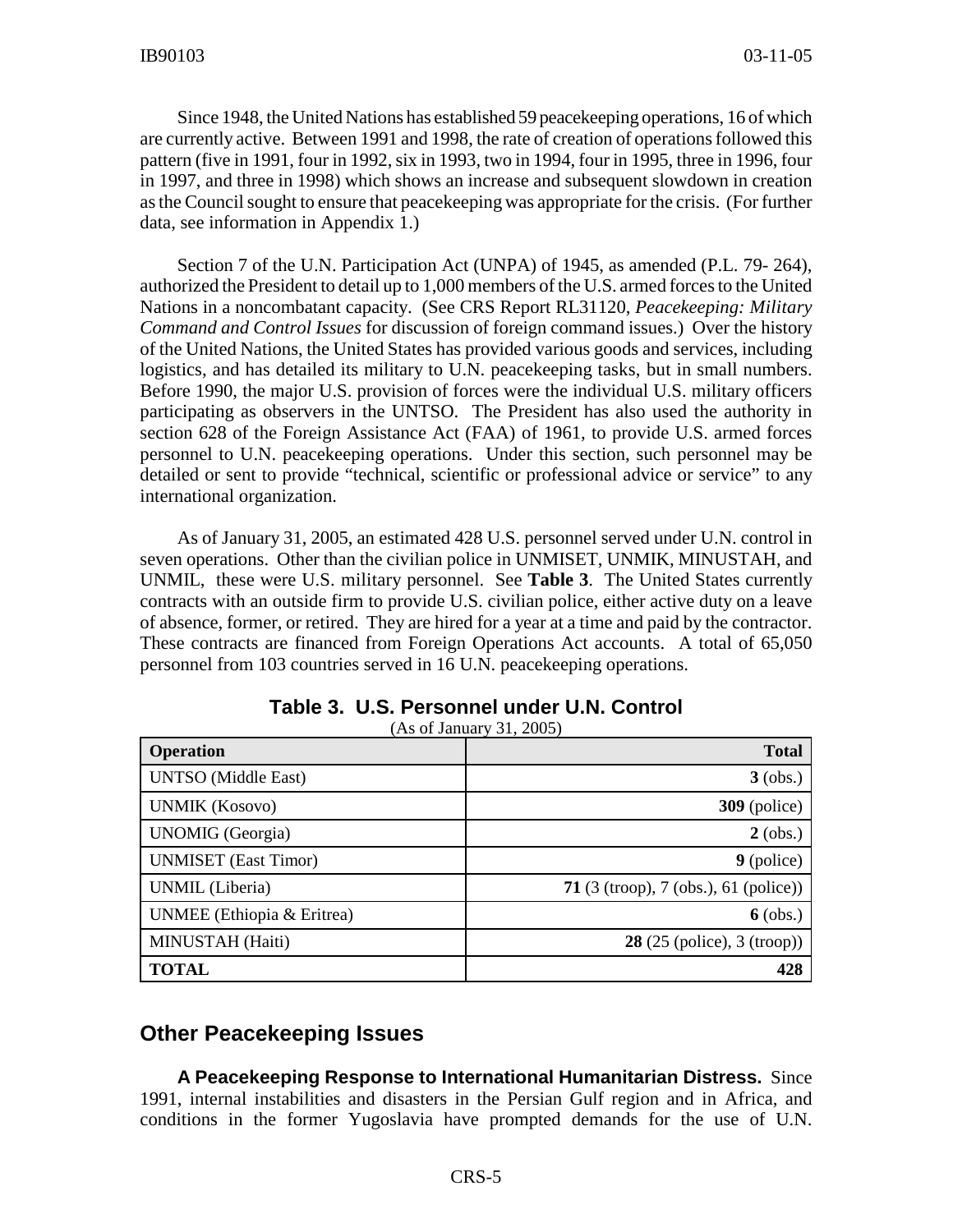peacekeeping to expedite peaceful settlement in internal conflict situations or to ensure the delivery of humanitarian assistance to starving and homeless populations within their countries. Some observers have suggested that the principle of nonintervention, incorporated in Article 2, paragraph 7 of the U.N. Charter, had been modified by Security Council Resolution 688 (1991), in which the Council "insist(ed) that Iraq allow immediate access by international humanitarian organizations to all those in need of assistance in all parts of Iraq." Others cited Council Resolution 687 (1991), the cease-fire resolution, which imposed on Iraq a number of requirements that might be viewed as intervention into the territorial sovereignty and independence of that country.

While the Security Council had, in the past, been reluctant to approve humanitarian assistance as the major or primary function of a peacekeeping operation, it has now moved away from that position. The Council established protection for humanitarian operations in Somalia as part of the major mandate for its operation there (UNOSOM) and added humanitarian protection to an expanded mandate for the operation (UNPROFOR) in Bosnia and Herzegovina. On December 3, 1992, the Security Council took unprecedented action, under Chapter VII of the U.N. Charter, in authorizing the Secretary-General and Member States cooperating "to use all necessary means to establish as soon as possible a secure environment for humanitarian relief operations in Somalia." The result was the Unified Task Force (UNITAF), a U.N.- authorized operation under a U.S.-led unified command. This was not a U.N. peacekeeping operation, but cooperated with the U.N. operation in Somalia (UNOSOM). UNITAF ended on May 4, 1993.

**The Role of U.N. Peacekeeping in Monitoring Elections.** With increasing frequency, some authorities have called for the United Nations to supervise and monitor elections in various countries. In the past, the United Nations had not responded affirmatively to such requests. In fact, in June 1989 Secretary-General Javier Perez de Cuellar, when considering Nicaragua's request for U.N. participation in its electoral process, characterized U.N. acceptance of election supervision in an independent country as "unprecedented."

However, recent examples exist of such U.N. election supervision, with a U.N. peacekeeping component to ensure security, authorized and established by the U.N. Security Council. In the case of Namibia (UNTAG, 1989-1990), Western Sahara (MINURSO, 1991-), and Cambodia (UNTAC, 1992-1994), the election is an act of self- determination, as part of an overall conflict settlement arrangement. This referendum or election is similar to the traditional role of the U.N. in the decolonization process.

In two other instances, the U.N. took on elections monitoring in an independent U.N. member state. In both cases, the action was authorized and created by the U.N. General Assembly, not by the U.N. Security Council. The U.N. Observer Mission in Nicaragua (ONUVEN) involved U.N. civilian observers monitoring the election process in Nicaragua in 1989-1990 and did not include military or security forces. It was, however, part of the efforts to achieve a peaceful settlement in Central America. The case of election monitoring in Haiti in 1990-1991 did not include a role clearly identified as U.N. peacekeeping, but the United Nations Observer Group for the Verification of the Elections in Haiti (ONUVEH) included a security component that consisted of 64 security observers, 36 of whom were drawn from U.N. peacekeeping operations.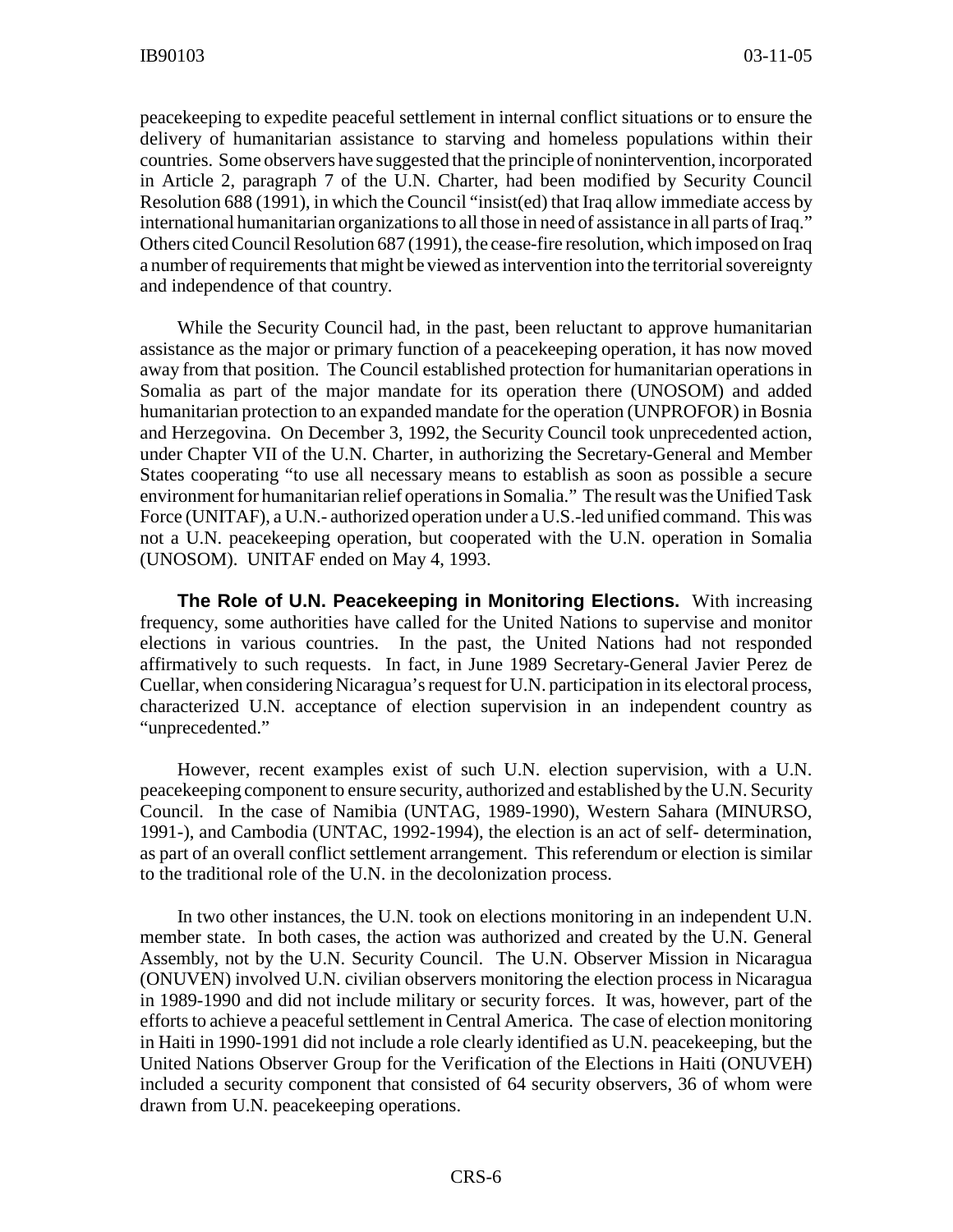#### **U.S. Financing for U.N. Peacekeeping**

There are three major ways by which U.S. contributions to U.N. peacekeeping operations have been funded. First, Congress currently finances U.S. contributions to these operations through the Department of State authorization and appropriation bills (under Contributions to International Peacekeeping Activities (CIPA) in the International Organizations and Conferences account). These are the peacekeeping operations for which the U.N. General Assembly creates a separate assessed account against which every U.N. member state is obligated to pay a specific percent of the expenses of the operation. Arrearages to peacekeeping operations exist only in connection with these assessed accounts.

Second, Congress formerly funded one U.N. operation — the U.N. Peacekeeping Force in Cyprus (UNFICYP) — from the foreign operations authorization and appropriation bills (under Peacekeeping Operations (PKO) in the Military Assistance account). The U.S. contribution was funded this way because the Cyprus force was financed from voluntary contributions from U.N. member nations. On May 27, 1993, the Security Council changed the basis of funding for the force on Cyprus, from solely voluntary to voluntary plus assessed. Future funding for U.S. contributions to UNFICYP has moved, in the Administration's request, from the Foreign Operations, Military Assistance, PKO account to the State Department, CIPA account. Finally, Congress funds the U.S. contribution to some U.N. observer peacekeeping operations as part of its regular budget payment to the United Nations. There is no separate U.N.-assessed account for these groups. This is currently how the U.N. Truce Supervision Organization (UNTSO) and the U.N. Military Observer Group in India and Pakistan (UNMOGIP) are funded.

Since U.N. peacekeeping requirements may arise out of sequence with the U.S. budget planning cycle, the President and Congress have had to devise extraordinary methods for acquiring initial funding for U.S. contributions to the operations. Over the past several years, these included reprogramming from other pieces of the international affairs budget, such as Economic Support Fund money obligated in past years for specific countries but not disbursed. Another approach used was the transfer of funds to the international affairs budget from the Department of Defense for funding U.N. peacekeeping operations.

In addition, in 1994 and 1995, President Clinton proposed that U.S. assessed contributions for peacekeeping operations, for which Chapter VII of the Charter is specifically cited in the authorizing Security Council resolution, be financed under the Defense Department authorization/appropriations bills. He proposed that the U.S. assessed contribution for any other U.N. peacekeeping operations for which a large U.S. combat contingent is present also be financed from Defense Department money. Congress did not support this proposal.

#### **Proposals for Strengthening U.N. Peacekeeping**

As peacekeeping became an option of choice in seeking a resolution of conflict situations in the post-Cold War world, proposals were made for strengthening the U.N. response to all aspects of this peace and security phenomenon. In June 1992, for example, then U.N. Secretary-General Boutros Boutros-Ghali issued a report, "An Agenda for Peace;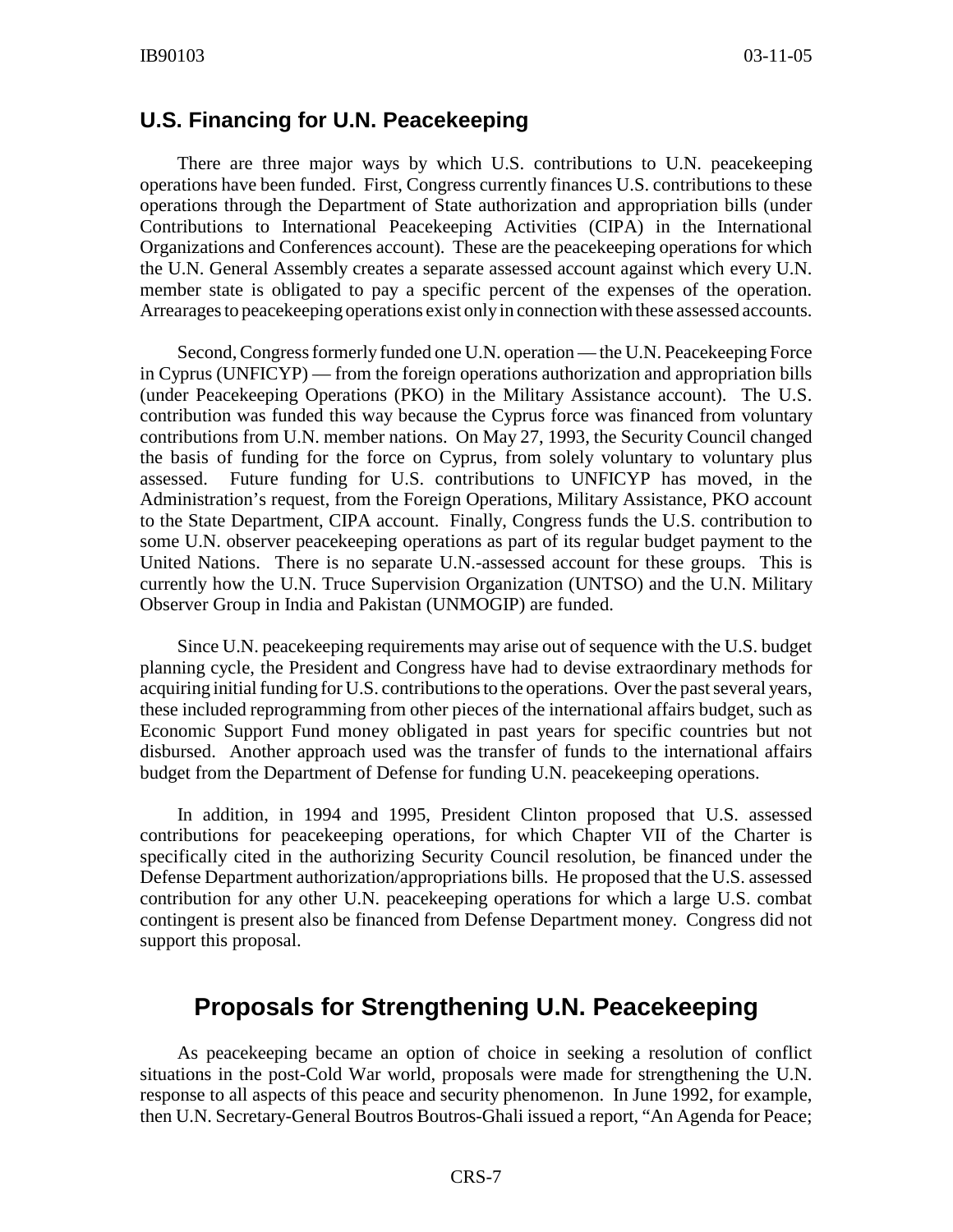Preventive Diplomacy, Peacemaking and Peacekeeping," which offered several recommendations relating to military force, peace enforcement, and peacekeeping. The report can be found on the U.N. website at [http://www.un.org/Docs/SG/agpeace.html].

On August 23, 2000, a special Panel on United Nations Peace Operations, convened by U.N. Secretary-General Kofi Annan, issued a report presenting its recommendations aimed at improving the U.N.'s peace and security capabilities. Annan had asked the Panel to "assess the shortcomings of the existing system and to make frank, specific and realistic recommendations for change." (See text of the nearly 70-page report at [http://www.un.org/peace/reports/peace\_operations/].) Annan requested the Deputy Secretary-General to follow up on implementing the report's recommendations. Followup on implementation has continued, both in the Security Council and the General Assembly.

#### **The United States and Peacekeeping Proposals**

The Clinton Administration initially supported collective security through the U.N. as a centerpiece among its foreign policy objectives. Later, President Clinton, in a September 1993 speech to the U.N. General Assembly, called on the Security Council to review closely each proposal for an operation before determining whether to establish it, saying that "the United Nations simply cannot become engaged in every one of the world's conflicts." He supported "creation of a genuine U.N. peacekeeping headquarters with a planning staff, with access to timely intelligence, with a logistics unit that can be deployed on a moment's notice, and a modern operations center with global communications." Clinton urged that U.N. operations be adequately and fairly funded, saying he was "committed to work with the United Nations" in reducing the U.S. assessment for peacekeeping. In May 1994, Clinton signed Presidential Decision Directive 25 on Reforming Peace Operations. The policy recommended 11 steps to strengthen U.N. management of peacekeeping operations and offered U.S. support for strengthening the planning, logistics, information, and command and control capabilities of the United Nations. The policy also supported reducing the U.S. peacekeeping assessment from 31.7% to 25%.

In a May 16, 2000, statement to a U.N. General Assembly committee, U.S. Ambassador Richard Holbrooke presented reform proposals aimed at strengthening U.N. capacities for U.N. peacekeeping and at changing the basis for financing U.N. peacekeeping. (See USUN Press Release #62 (00) at the U.S. Mission to the United Nations website.) An August 24, 2000, a statement by the State Department spokesman "commended" the work of the U.N. Panel on Peace Operations, noting that "the United States has been one of the earliest and most insistent voices calling for improvement in planning, the pace of deployment, and overall effectiveness in peacekeeping."

#### **Congressional Perspectives: 1991-2003**

Congress demonstrated its support for U.N. peacekeeping in a number of ways during 1991 and 1992. U.S. contributions for the U.N. Iraq-Kuwait Observation Mission were appropriated (P.L. 102-55). Funds for U.S. contributions for U.N. peacekeeping operations and also for the portion of U.S. arrearages to be paid from FY1992 money were authorized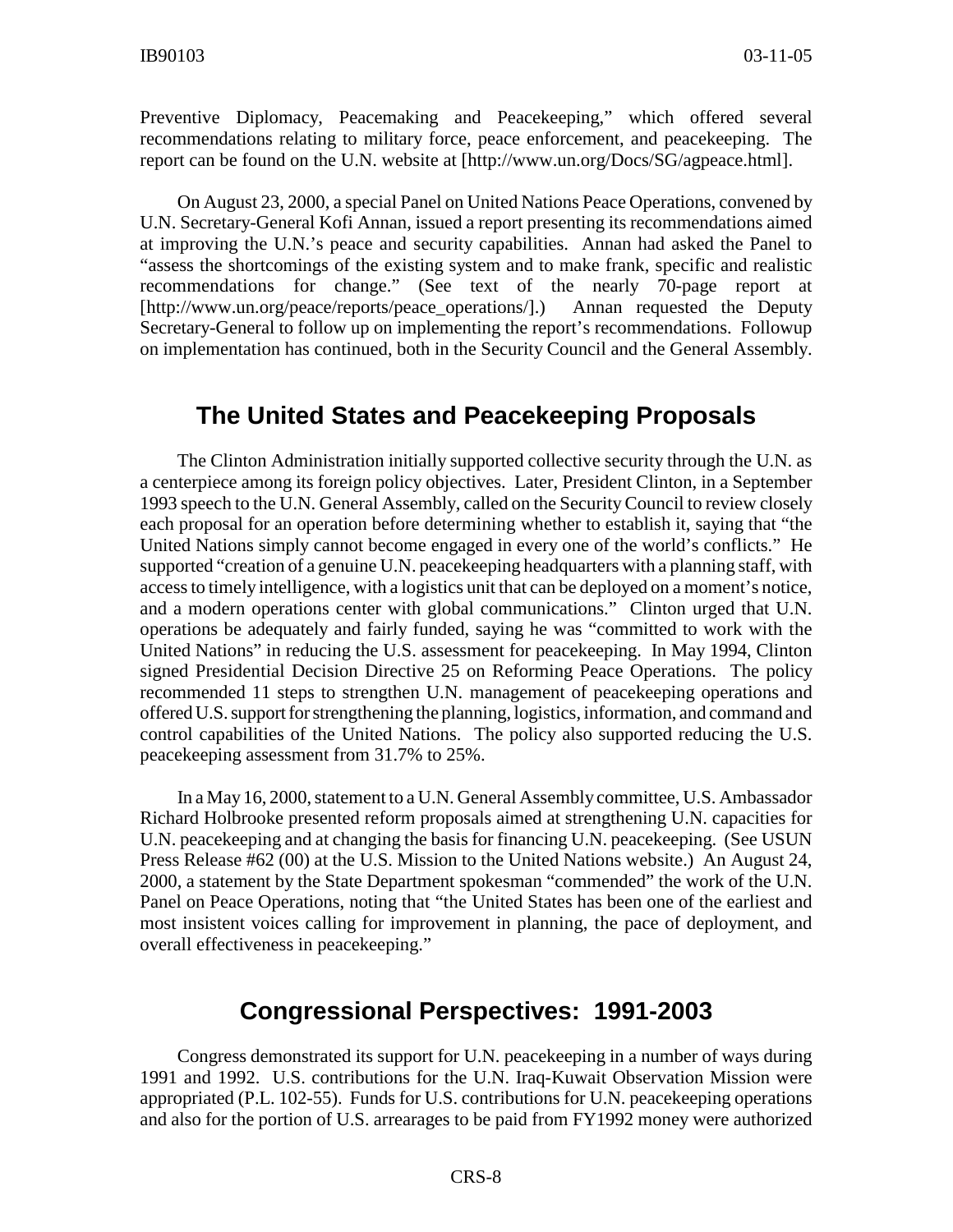and appropriated in 1991 (P.L. 102-138; P.L. 102-140) and additional funds were made available in 1992 for the rapidly increasing number of peacekeeping operations (P.L. 102-266; P.L. 102-311; P.L. 102-368; and P.L. 102-395). This funding was important as demands for new U.N. actions worldwide increased.

During 1992, some in Congress focused on finding new sources of funding for U.S. contributions to U.N. peacekeeping obligations while others explored new directions for the United Nations in the area of peace and security. Senator Simon's bill, for example, suggested that the United States finance its peacekeeping contributions from the defense budget function, as a larger and more reliable source. Proponents of this proposal pointed to the extent to which U.N. peacekeeping advances U.S. national security interests. Section 1342 of the Defense Authorization Act, P.L. 102-484, authorized the Secretary of Defense to obligate up to \$300 million from defense appropriations to, among other things, fund U.S. peacekeeping contributions if the funding is not available from the State Department's CIPA account. Congress, in P.L. 102-484, asked the President for a report on the proposals made in "An Agenda for Peace." President Bush sent that report to Congress on January 19, 1993.

In 1993, in contrast, Congress did not provide all the funding requested by the President for financing U.S. contributions to U.N. peacekeeping. Congress appropriated \$401.6 million of the \$619.7 million requested in the CIPA account in the State Department Appropriations Act, FY1994 (P.L. 103-121, October 27, 1993). The Foreign Operations Act included \$75,623,000 of the \$77,166,000 requested for Peacekeeping Operations under the Military Assistance account (P.L. 103-87, September 3, 1993). Finally, Congress did not appropriate the \$300 million requested in the Department of Defense budget for DOD peacekeeping support.

Further, Congress' concerns in this area were expressed in a series of requirements included in the conference report on State Department appropriations. They included:

- Recommend that the Administration review thoroughly the current process of committing to peacekeeping operations.
- Expect the Administration to notify the U.N. that the U.S. will not accept an assessment greater than 25% for any new or expanded peacekeeping commitments after the date of enactment of this act.
- Expect the State Department in its FY1995 budget submission to include an annual three-year projection of U.S. peacekeeping costs and submit a detailed plan identifying U.S. actions needed to correct policy and structural deficiencies in U.S. involvement with U.N. peacekeeping activities.
- Expect the Secretary of State to notify both appropriations committees 15 days in advance, where practicable, of a vote by the U.N. Security Council to establish any new or expanded peacekeeping operation.
- ! Expect the notification to include the total estimated cost, the U.S. share, the mission and objectives, duration and estimated termination date, and the source of funding for the U.S. share.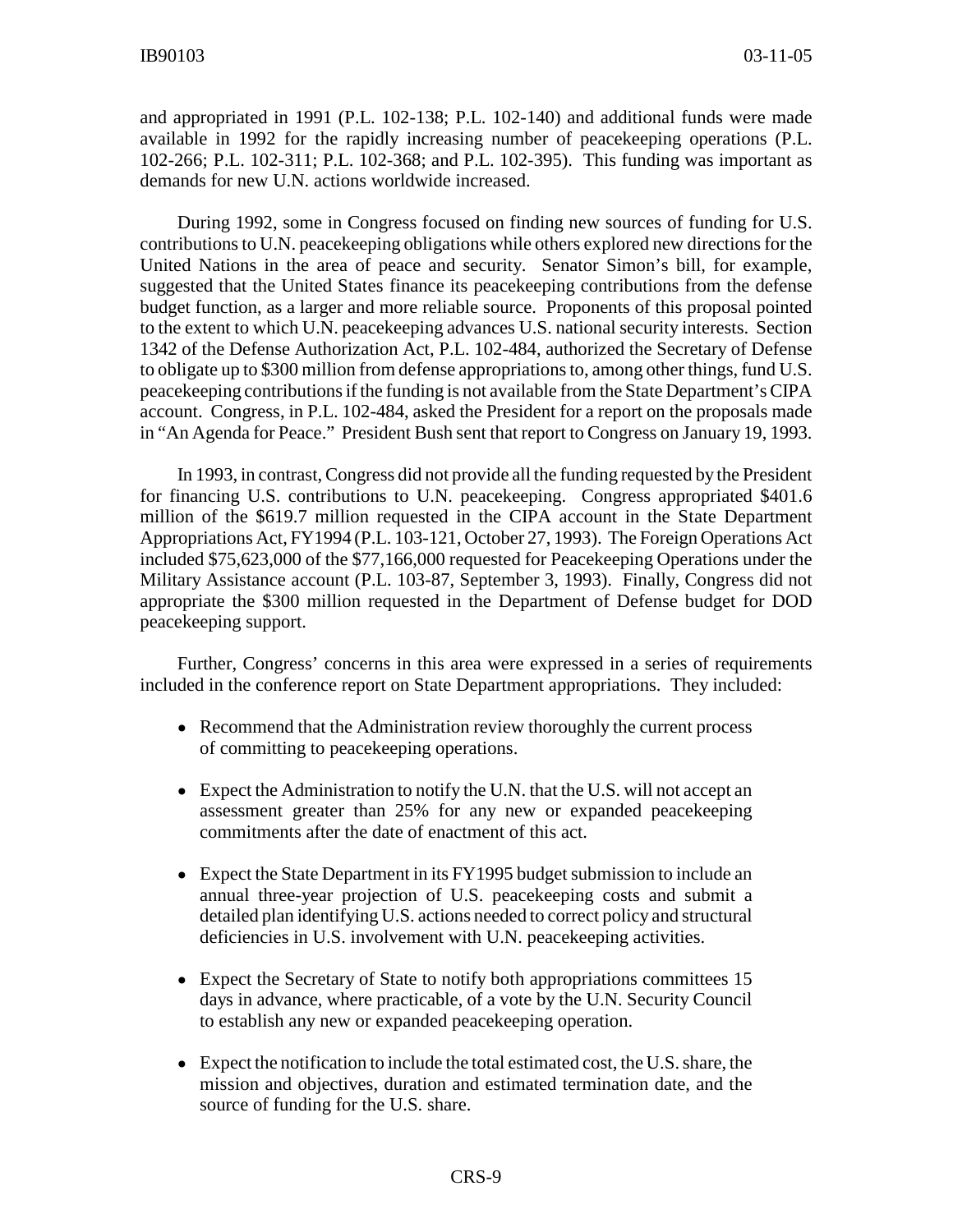Similar concerns and requirements were placed in statutory language in the Defense Appropriations Act, FY1994 (Section 8153, P.L. 103- 139, November 11, 1993) and the National Defense Authorization Act, FY1994 (Title XI, P.L. 103-160, November 30, 1993).

| Table 4. U.S. Contributions to U.N. Peacekeeping as Requested and |
|-------------------------------------------------------------------|
| Enacted, FY1988-FY2004                                            |

(in millions of \$)

| <b>Fiscal Year</b> | <b>Requested</b> | <b>Supplemental</b> | <b>Enacted</b>     | <b>Cyprus</b> |
|--------------------|------------------|---------------------|--------------------|---------------|
| 1988               |                  |                     | 29.400             | 7.312         |
| 1989               | 29.000           |                     | 141.000            | 7.312         |
| 1990               |                  |                     | 81.079             | 8.837         |
| 1991               | 247.400          |                     | 133.521            | 8.836         |
| 1992               | 201.292          | 350.000             | 464.202            | 8.374         |
| 1993               | 460.315          | 293.000             | 460.315            | 9.000         |
| 1994               | 619.736          | 670.000             | 401.607<br>670.000 |               |
| 1995               | 533.304          | Rejected 672.000    | 533.304            |               |
| 1996               | 445.000          |                     | 359.000            |               |
| $1997^a$           | 425.000          |                     | 352.400            |               |
| 1998 <sup>b</sup>  | 286.000          |                     | 256.632            |               |
| 1999c              | 231.000          |                     | 231.000            |               |
| 2000               | 235.000          | Rejected 107.000    | 498.100            |               |
| 2001               | 738.666          |                     | 844.139            |               |
| 2002 <sup>d</sup>  | 844.139          | 23.034              | 844.139            |               |
| 2003               | 725.981          |                     | 673.710            |               |
| 2004               | 350.200          | 245.000             | 695.056            |               |

**Note:** Except for the U.N. Force in Cyprus (UNFICYP), U.S. assessed contributions to U.N. peacekeeping are funded from CIPA account, State Department. U.S. money for UNFICYP was originally financed by voluntary contributions, funded through the Foreign Operations Act.

- a. "Requested" includes \$142.4 million for arrears payment; "Enacted" includes \$50 million for arrears.
- b. Both "Requested" and "Enacted" include \$46 million for arrears payment.
- c. \$11.55 million of "Enacted" was transferred to the CIO account, leaving \$219.450 million.

d. \$43 million requested, March 21, 2002, in Emergency FY2002 Supplemental Appropriation. P.L. 107-206 provided \$23,034,000. Included in the Enacted figure is \$42.206 million, which was transferred from the CIPA to the CIO account, leaving \$801.933 million for allocation.

In 1994, the State Department appropriations bill (P.L. 103-317, August 26, 1994) included the requested \$533.3 million in the FY1995 CIPA account and \$670 million for the FY1994 CIPA supplemental appropriations. The foreign operations appropriations legislation (P.L. 103-306, August 23, 1994) also contained the requested \$75 million for peacekeeping and peace support and a provision allowing a transfer of \$850,000 to IMET for training of other countries' troops for U.N. peacekeeping duty. The FY1995 National Defense Authorization bill (H.R. 4301) and the FY1995 DOD Appropriations Bill (H.R. 4650) were enacted without the \$300 million requested to finance U.S.-assessed contributions to three U.N. operations.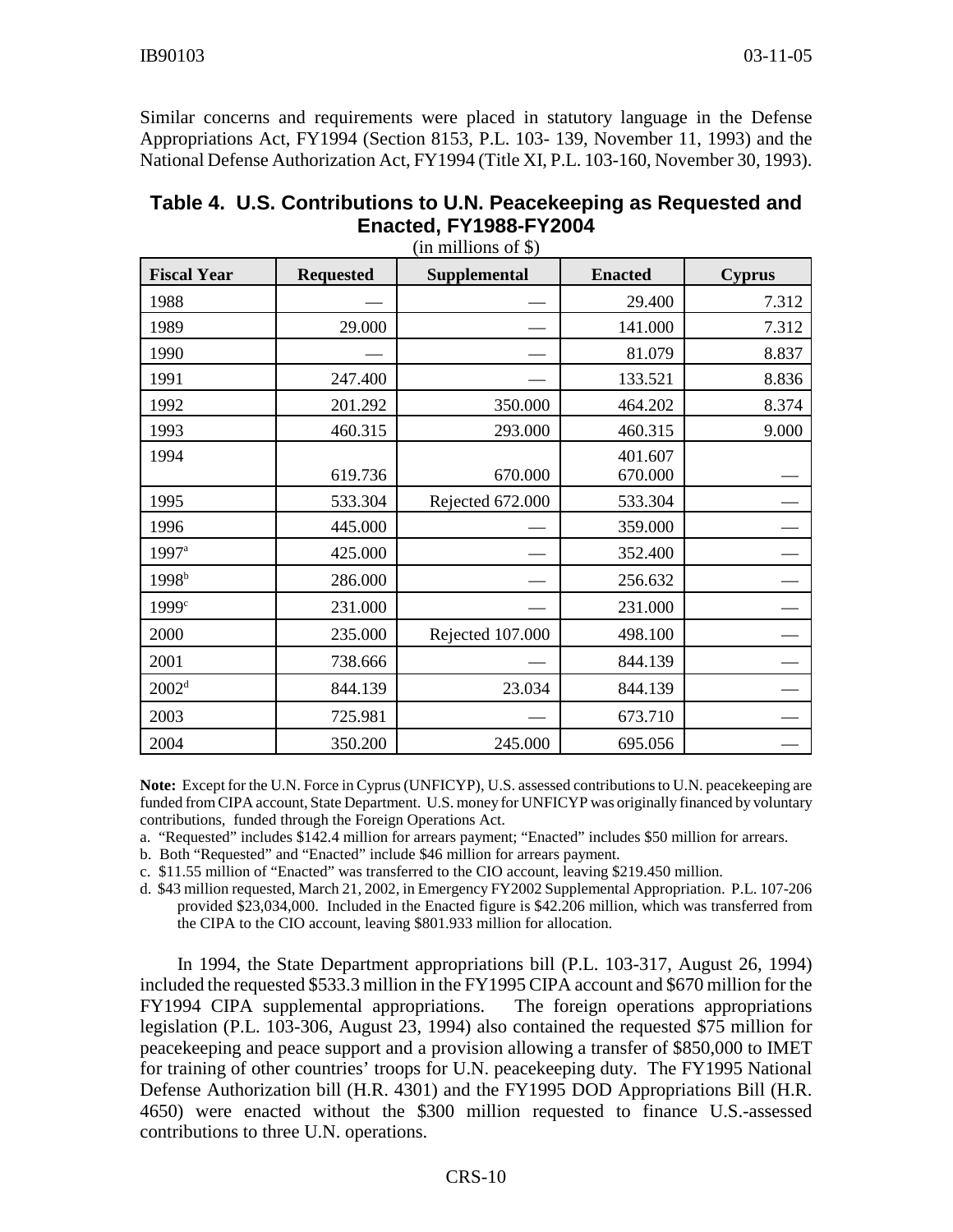Congress, in early 1996, responded to the President's February 1995 request by appropriating \$359 million (\$445 million requested) for FY1996 CIPA funding (P.L. 104-134, April 26, 1996) and \$70 million (\$100 million requested) for the PKO account (P.L. 104-107, February 12, 1996). Congress rejected the President's request for \$672 million in FY1995 emergency supplemental funding in the CIPA account. Congress also rejected the Administration's proposal that part (\$65 million) of the U.S. assessed contributions to two U.N. peacekeeping operations in which U.S. military personnel participated, Haiti (UNMIH) and Macedonia (UNPREDEP), be funded from Defense Department appropriations.

Congress, in 1996, provided \$352.4 million for U.S. assessments to U.N. peacekeeping accounts in the Omnibus Consolidated Appropriations Act, FY1997 (P.L. 104-208). This included \$50 million for U.S. peacekeeping arrears accumulated in 1995. Release of the arrears funding depends on an Administration certification that two of the following three U.N. non-peacekeeping-related actions occur: (1) savings of \$100 million in biennial expenses of five U.N. divisions or activities; (2) reduction in the number of U.N. professional and general service staff at December 31, 1997 by at least 10% of the number employed on January 1, 1996; (3) adoption of a regular budget outline for 1998-1999 lower than the current U.N. regular budget level of \$2.608 billion. In addition, conferees expected that up to \$20 million in the account would be available for contingencies related to African crises, especially Burundi. Use of these funds was subject to regular Committee review procedures.

Furthermore, Congress stipulated that none of the funds in the CIPA account shall be spent for any new or expanded U.N. peacekeeping mission unless the appropriate committees are notified, at least 15 days before a U.N. Security Council vote. The notification should provide the estimated cost, length of mission, and planned exit strategy. A reprogramming of funds is to be submitted, including the source of funds for the mission and a certification that American manufacturers and suppliers are given opportunities equal to those given to foreign sources to provide equipment, services, and materials for U.N. peacekeeping activities. Congress appropriated \$65 million for the PKO account, but stipulated that none of the funds shall be obligated or expended, except as provided through regular notification procedures of the Appropriations committees.

In 1997, Congress appropriated \$256 million (\$286 million requested) for the FY1998 CIPA (including \$46 million for prior year payments/arrears) and \$77.5 million (\$90 million requested) for the FY1998 PKO account. Release of \$46 million for arrears payments was contingent on passage of an authorization package linking arrears payments to specific U.N. reforms. Release of part of the PKO funds, for the MFO, was contingent on the Secretary of State filing a report on the status of efforts to replace the Director-General of the MFO (letter sent March 18, 1998).

In 1998, Congress appropriated the requested \$231 million for U.S. assessed contributions to U.N. peacekeeping operations (CIPA) and \$76.5 million (\$83 million requested) for international peacekeeping activities (PKO). Congress, however, did not include funds (\$921 million) sought in a FY1998 supplemental to pay U.N. and international organization arrears in FY1999 (\$475 million) and FY2000 (\$446 million).

In 1999, Congress appropriated \$500 million for payment of U.S. assessed contributions to U.N. peacekeeping accounts in the State Department Appropriations Act and \$153 million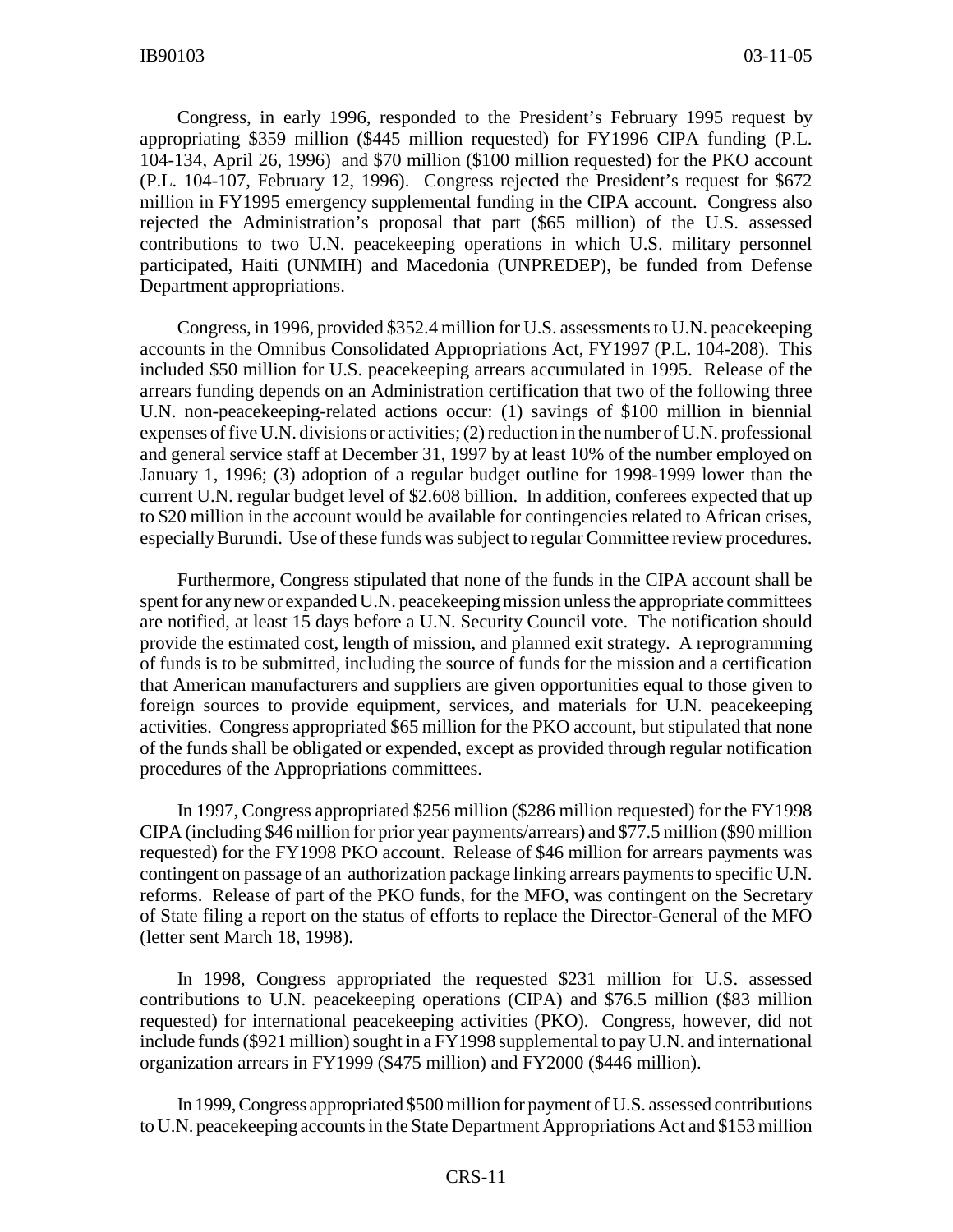for voluntary contributions to international peacekeeping activities in the Foreign Operations Appropriations Act, both of which were incorporated by reference into the Omnibus Consolidated Appropriations Act, 2000, P.L. 106-113.

Congress also sent the President in H.R.  $3194$  ( $106<sup>th</sup>$  Congress), the State Department Authorization Act for FY2000-FY2001 (H.R. 3427), which authorized \$500 million for the CIPA account for FY2000 and "such sums as may be necessary for FY2001" and contained a number of peacekeeping-related provisions. One provision required an annual report to the United Nations on all U.S. costs ("assessed, voluntary, and incremental") incurred in support of all U.N. Security Council passed peace activities and required the President to request the United Nations to compile and publish a report on the costs incurred by all U.N. members in support of U.N. peacekeeping activities. Another provision amended the U.N. Participation Act requiring the President to obtain timely U.N. reimbursement for U.S. goods and services valued over \$3 million per fiscal year, per operation, provided to the United Nations. Another section codified in the U.N. Participation Act language previously enacted on consultations and reports on United Nations Peacekeeping Operations. Lastly, this legislation provided for U.S. arrears payments of \$819 million to the United Nations for regular budget and peacekeeping accounts for FY1998, FY1999, and FY2000. In addition, section 913 provided for the forgiveness of \$107 million in amounts owed by the United Nations to the United States in reimbursements for peacekeeping troops. The primary benchmarks relating to peacekeeping included a 25% ceiling on peacekeeping assessments and no funding for or development of a U.N. standing army.

In 2000, Congress appropriated \$846 million for the FY2001 CIPA account, in response to the President's request of \$738.6 million for FY2001 and a FY2000 supplemental of \$107 million. Congress did not approve the supplemental for FY2000. In June 2000, the House Appropriations Committee, in recommending a smaller appropriation, expressed its "gravest concern" over what it called "the Administration's tendency to...extend moribund missions and to establish and expand missions irrespective of Congressional input or the availability of funding to pay for them." The \$134 million requested for the FY2001 PKO account was reduced in the Foreign Operations appropriations bill to \$127 million (P.L. 106-429).

On October 5, 2001, the President signed legislation amending the Foreign Relations Authorization Act, Fiscal Years 2000-2001 (P.L. 107-46). This bill revised a condition prohibiting the obligation of appropriated funds for payment of U.S. arrearages for assessed contributions to the United Nations until the share of the budget for each assessed U.N. peacekeeping operation does not exceed 28.15% for any single U.N. member. On November 28, 2001, the President signed H.R. 2500, appropriating funds for the State Department, including the amount requested for the FY2002 CIPA account (P.L. 107-77). The law includes a provision requiring that 15% (\$126,620,850) of the \$844,139,000 appropriated for CIPA remain available until September 30, 2003. On January 10, 2002, the President signed H.R. 2506, providing \$135 million (\$150 million requested) in voluntary contributions for the FY2002 PKO account under the Foreign Operations Act.

On March 21, 2002, President Bush, in his Emergency FY2002 Supplemental Appropriations request (H.Doc. 107-195), included \$43 million for the CIPA account, "to meet projected increased costs for U.N. peacekeeping operations. The United States has a clear national interest in resolving the multi-state conflict and encouraging the evolution of stable democracies in countries in which U.N. peacekeeping missions are operational."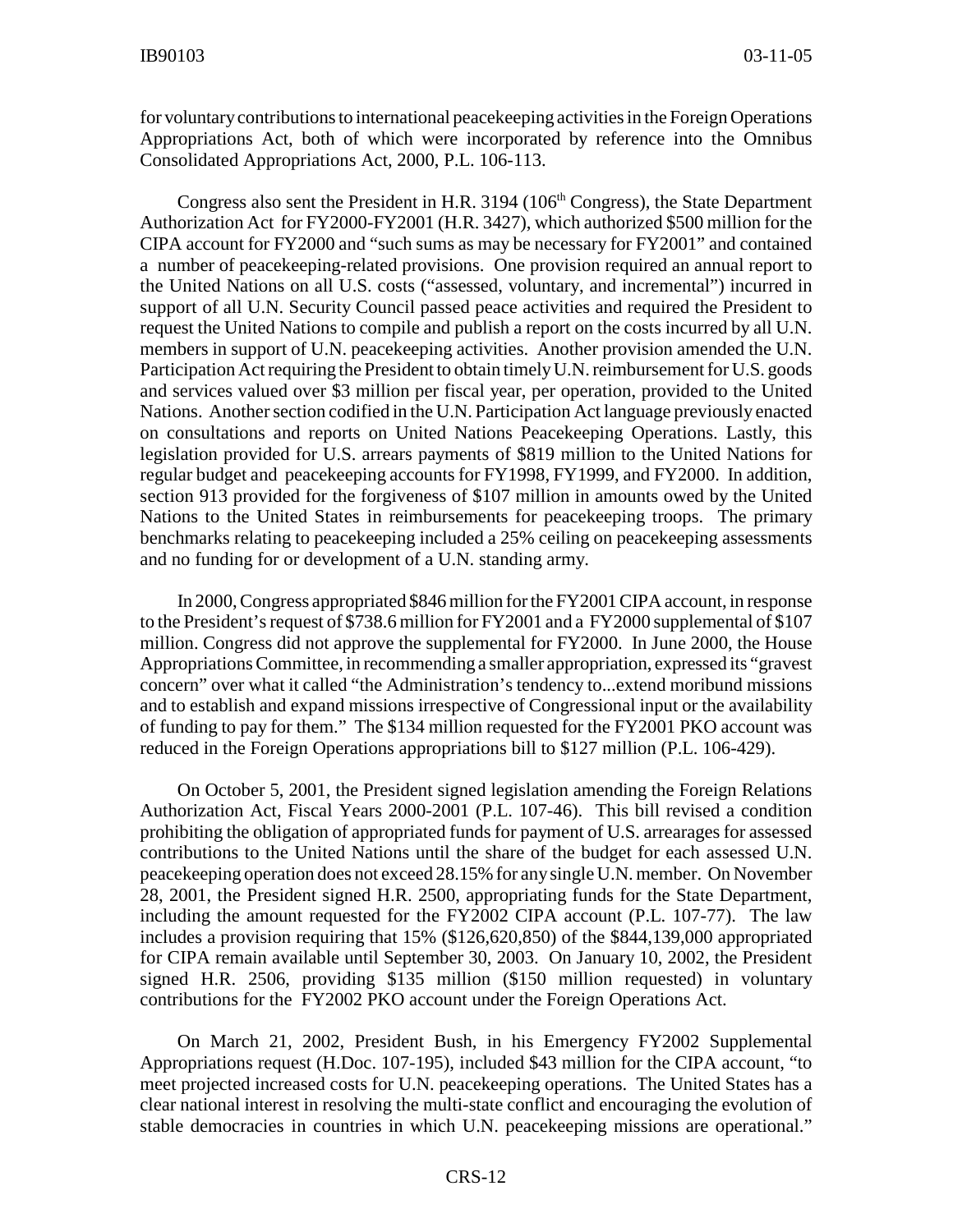Congress provided \$23,034,000 for "increased assessments" for the U.N. operation in the Congo in H.R. 4775, which was signed on August 2, 2002 (P.L. 107-206).

On September 30, 2002, the President signed the Foreign Relations Authorization Act, Fiscal Years 2002-2003 (P.L. 107-228), in which Congress authorized \$844 million for U.S. assessed contributions in CIPA and amended provisions relating to 25% assessment level condition and cap on payment of U.S. assessed contributions to U.N. peacekeeping operations. On February 20, 2003, the President signed the FY2003 Consolidated Appropriations Resolution (P.L. 108-7), which provided \$673,710,000 for the CIPA account (\$725.9 million requested) and \$120,250,000 for the PKO account (\$108.8 million requested). The conferees provided that, as requested by the President, 15% of the amount in the CIPA account (approx. \$101 million) be available through September 30, 2004. This was due to "demonstrated unpredictability of the requirements ...from year to year and the nature of multi-year operations" with "mandates overlapping the [U.S.]...fiscal year."

On April 24, 2003, the Senate Foreign Relations Committee, in recommending S. 925, authorized, for FY2004, the requested \$550.2 million to pay U.S. assessed contributions to U.N. peacekeeping accounts. The Committee set the assessment limit for U.S. peacekeeping contributions beyond CY2004 at 27.4%. The Committee also asked the Secretary of State to assess U.N. implementation of the Brahimi Panel recommendations on U.N. peacekeeping capabilities reform and U.S. support of U.N. progress in this area (S.Rept. 108-39). On July 16, 2003, the House passed H.R. 1950, authorizing \$550.2 million, as requested, for the CIPA account and setting the peacekeeping assessment cap for CY2005 and CY2006 at 27.1%. An authorization bill was not enacted in 2003.

On July 23, 2003, the House passed H.R. 2799, appropriating for FY2004, the requested \$550.2 million for CIPA. The Senate Appropriations Committee, on September 5, 2003, recommended \$482,649,000 for the CIPA account (S. 1585). Committee and floor recommendations for the PKO account ranged from \$84.9 million (S. 1426) to \$85 million (H.R. 2800) to \$110 million (H.R. 1950). The FY2004 Consolidated Appropriations bill, signed on January 23, 2004 (P.L. 108-199), Div. B, provided \$550,200,000 (including \$454,842,000 in new direct appropriations and \$95,358,000 in prior year unobligated balances) for the CIPA account and in Div. C, Foreign Operations, \$74,900,000 for the PKO account. On November 6, 2003, the President had signed the Emergency Supplemental Appropriations for Defense and for Reconstruction of Iraq and Afghanistan for FY2004 (P.L. 108-106) which added \$245 million to the CIPA account for assessed costs of U.N. peacekeeping in Liberia and \$50 million to the PKO account to support multilateral peacekeeping needs in Iraq and Afghanistan.

#### **LEGISLATION**

#### **P.L. 108-447 (H.R. 4818)**

FY2005 Consolidated Appropriations Act. Provided \$490 million for the CIPA account and \$104 million for the PKO account. Figures reduced by a 0.80 % across-the-board cut and Division B (including State Department) reduced by a 0.54% cut. Signed December 8, 2004.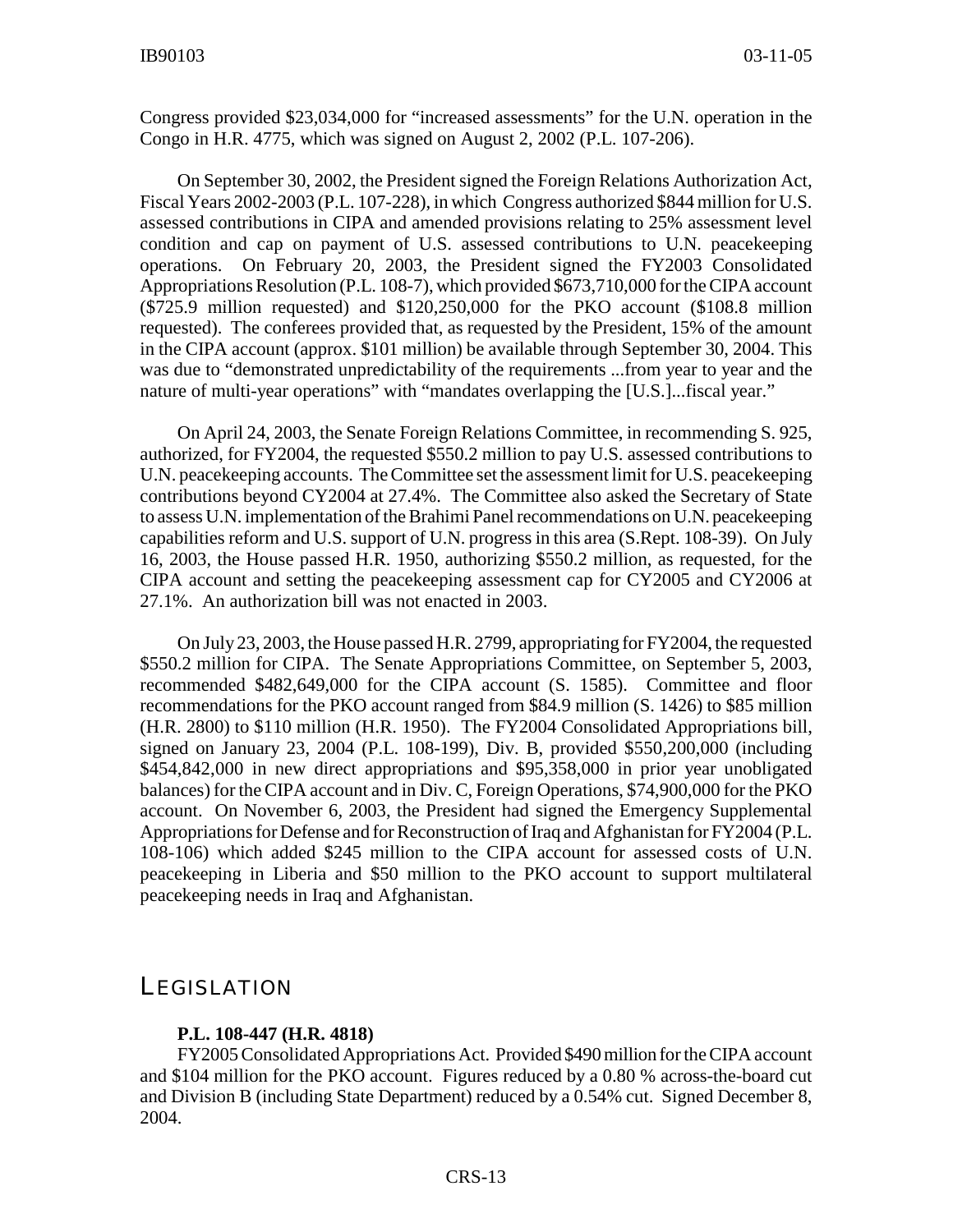| <b>Name of Operation</b>                                                | <b>Acronym and Service Dates</b>            | Location                                                      |  |
|-------------------------------------------------------------------------|---------------------------------------------|---------------------------------------------------------------|--|
| *U.N. Truce Supervision Organization<br>in Palestine                    | <b>UNTSO 1948-</b>                          | Middle East                                                   |  |
| *U.N. Military Observer Group in India and<br>Pakistan                  | UNMOGIP 1949-                               | Jammu, Kashmir and<br>Pakistan                                |  |
| U.N. Emergency Force I                                                  | <b>UNEF I 1956-1967</b>                     | Gaza; Egyptian side in<br>Sinai                               |  |
| U.N. Observer Group in Lebanon                                          | UNOGIL June-Dec. 1958                       |                                                               |  |
| U.N. Operation in the Congo                                             | ONUC 1960-1964                              | $\overline{\phantom{0}}$                                      |  |
| U.N. Security Force in West New Guinea                                  | UNSF Oct. 1962-Apr. 1963                    | West Irian                                                    |  |
| <b>U.N. Yemen Observer Mission</b>                                      | UNYOM July 1963-Sept.<br>1964               | $\overline{\phantom{0}}$                                      |  |
| *U.N. Peacekeeping Force in Cyprus                                      | UNFICYP 1964-                               |                                                               |  |
| Mission of Represent. of the Sec'ty- Gen'l in the<br>Dominican Republic | DOMREP May 1965-Oct.<br>1966                | $\overline{\phantom{0}}$                                      |  |
| U.N. India/Pakistan Observer Mission                                    | UNIPOM Sept. 1965-Mar.<br>1966              | India-Pakistan border                                         |  |
| U.N. Emergency Force II                                                 | <b>UNEF II 1973-1979</b>                    | Suez Canal sector;<br>Sinai Peninsula                         |  |
| *U.N. Disengagement Observer Force                                      | <b>UNDOF 1974-</b>                          | Israel-Syria: Golan<br>Heights                                |  |
| *U.N. Interim Force in Lebanon                                          | <b>UNIFIL 1978-</b>                         | Southern Lebanon                                              |  |
| U.N. Good Offices Mission in Afghanistan and<br>Pakistan                | UNGOMAP Apr. 1988-Mar.<br>1990              |                                                               |  |
| U.N. Iran-Iraq Military Observer Mission                                | <b>UNIIMOG 1988-1991</b>                    |                                                               |  |
| U.N. Angola Verification Mission                                        | UNAVEM Jan. 1989-May<br>1991                |                                                               |  |
| U.N. Transition Assistance Group                                        | UNTAG Apr. 1989-Mar.<br>1990                | Namibia and Angola                                            |  |
| U.N. Observer Group in Central America                                  | ONUCA Nov. 1989-Jan.<br>1992                | Costa Rica, El<br>Salvador, Guatemala,<br>Honduras, Nicaragua |  |
| U.N. Iraq-Kuwait Observation Mission                                    | UNIKOM Apr. 1991-Oct. 6,<br>2003            |                                                               |  |
| U.N. Observer Mission in El Salvador                                    | ONUSAL May 1991-Apr.<br>1995                | $\overline{\phantom{0}}$                                      |  |
| U.N. Angola Verification Mission II                                     | UNAVEM II May 1991-<br>Feb. 1995            |                                                               |  |
| *U.N. Mission for the Referendum in Western<br>Sahara                   | MINURSO Apr. 1991-                          |                                                               |  |
| U.N. Advance Mission in Cambodia                                        | UNAMIC Oct. 1991-Mar.<br>1992               |                                                               |  |
| <b>U.N. Protection Force</b>                                            | UNPROFOR Feb. 1992;<br>March 1995-Jan. 1996 | Former Yugoslavia:<br>Croatia, Bosnia,<br>"Macedonia"; B&H    |  |
| U.N. Transitional Authority in Cambodia                                 | UNTAC Feb. 1992-Oct.<br>1994                |                                                               |  |
| U.N. Operation in Somalia I                                             | UNOSOM Apr. 1992-Apr.<br>1993               |                                                               |  |
| U.N. Operation in Mozambique                                            | ONUMOZ Dec. 1992-Jan.<br>1995               | $\overline{\phantom{0}}$                                      |  |

## **Appendix 1. U.N. Peacekeeping Operations: A Chronological List**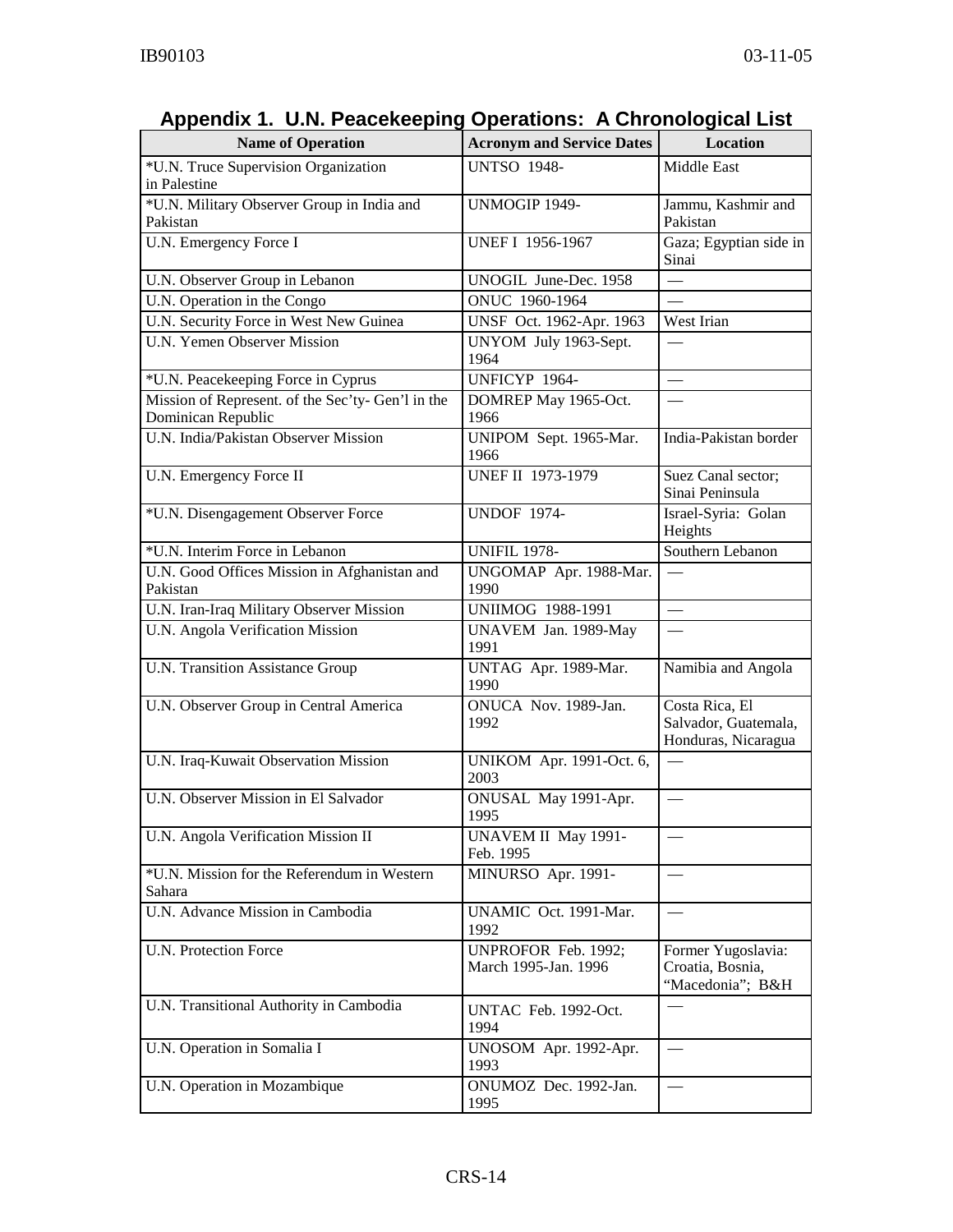| <b>Name of Operation</b>                                                            | <b>Acronym and Service Dates</b>         | Location                 |
|-------------------------------------------------------------------------------------|------------------------------------------|--------------------------|
| U.N. Operation in Somalia II                                                        | UNOSOM II May 1993-<br>March 1995        |                          |
| U.N. Observer Mission Uganda-Rwanda                                                 | UNOMUR June 1993-Sept.<br>1994           | Uganda                   |
| *U.N. Observer Mission in Georgia                                                   | UNOMIG Aug. 1993-                        | $\overline{\phantom{0}}$ |
| U.N. Observer Mission in Liberia                                                    | UNOMIL Sept. 1993-Sept.<br>1997          |                          |
| U.N. Mission in Haiti                                                               | UNMIH Sept. 1993-June<br>1996            |                          |
| U.N. Assistance Mission for Rwanda                                                  | <b>UNAMIR Oct. 1993-March</b><br>1996    |                          |
| U.N. Aouzou Strip Observer Group                                                    | UNASOG May 4-June 13,<br>1994            | Chad and Libya           |
| U.N. Mission of Observers in Tajikistan                                             | UNMOT Dec. 1994-May<br>15,2000           |                          |
| U.N. Angola Verification Mission III                                                | UNAVEM III Feb. 1995-<br>June 1997       |                          |
| U.N. Confidence Restoration Operation in<br>Croatia                                 | UNCRO March 1995-Jan.<br>1996            |                          |
| U.N. Preventive Deployment Force                                                    | <b>UNPREDEP</b> March 1995-<br>Feb. 1999 | "Macedonia"              |
| U.N. Mission in Bosnia and Herzegovina<br>(Includes Intl. Police Task Force (IPTF)) | UNMIBH Dec. 1995-Dec.<br>31, 2002        | Bosnia & Herzegovina     |
| U.N. Transitional Administration for E. Slavonia,<br>Baranja & W. Sirmium           | UNTAES Jan. 1996-<br>Jan.1998            | Croatia                  |
| U.N. Mission of Observers in the Prevlaka                                           | UNMOP Jan. 1996-Dec. 15,<br>2002         | Croatia                  |
| U.N. Support Mission in Haiti                                                       | UNSMIH June 1996-July<br>1997            |                          |
| U.N. Verification Mission in Guatemala                                              | MINUGUA Jan. 20-May<br>1997              |                          |
| U.N. Observer Mission in Angola                                                     | MONUA July 1997-Feb.<br>1999             |                          |
| U.N. Transition Mission in Haiti                                                    | UNTMIH Aug.-Nov. 1997                    |                          |
| U.N. Civilian Police Mission in Haiti                                               | MIPONUH Dec.1997-<br>March 2000          |                          |
| U.N. Civilian Police Support Group - Croatia                                        | UNPSG Jan.-Oct. 15, 1998                 |                          |
| U.N. Mission in the Central African Republic                                        | MINURCA March 27,<br>1998-Feb. 15, 2000  |                          |
| U.N. Observer Mission in Sierra Leone                                               | UNOMSIL July 1998-Oct.<br>1999           |                          |
| *U.N. Interim Administration Mission in Kosovo                                      | UNMIK June 10, 1999-                     |                          |
| *U.N. Observer Mission in the Democratic<br>Republic of the Congo                   | MONUC Aug. 6, 1999-                      |                          |
| *U.N. Mission in Sierra Leone                                                       | <b>UNAMSIL Oct. 22, 1999-</b>            |                          |
| U.N. Transitional Administration in East Timor                                      | UNTAET 1999-2002                         |                          |
| * U.N. Mission in Ethiopia and Eritrea                                              | UNMEE Sept. 15, 2000-                    |                          |
| * U.N. Mission of Support in East Timor                                             | UNMISET May 20, 2002-                    |                          |
| U.N. Mission in Cote d'Ivoire                                                       | MINUCI May 2003-April<br>2004            |                          |